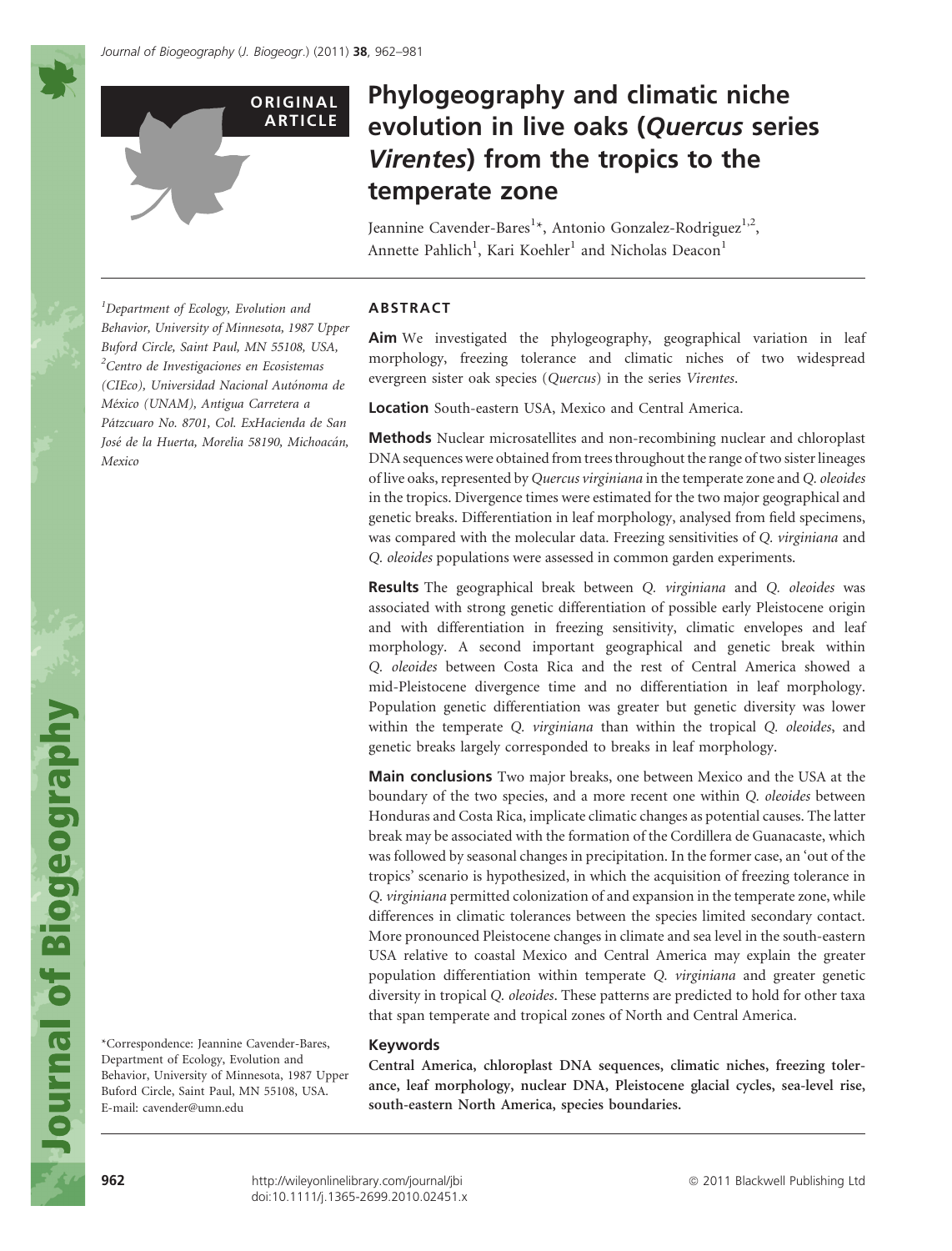INTRODUCTION

The temperate and tropical regions of south-eastern North America and Middle America (Mexico and Central America) have experienced very different historical processes, barriers to gene flow and climatic changes, with contrasting consequences for the phylogeographical structure of plant populations and their physiological adaptations to climate. Some common phylogeographical patterns are beginning to emerge in these regions, driven by topographical barriers, climatic changes, sea-level rise and volcanic activity (González-Rodríguez et al., 2004; Soltis et al., 2006; Jaramillo-Correa et al., 2009). Differences in climatic regimes across the temperate–tropical divide in North and Middle America also influence species physiological adaptations to temperature, with consequences for range limits, population movement and gene flow.

Relatively few phylogeographical studies have been conducted in taxa spanning the temperate and tropical zones of eastern North and Middle America (cf. Morris et al., 2008), and most studies do not consider the evolutionary shifts in climatic niches that may inform our understanding of historical population migration and gene flow. In this study we focus on the phylogeographic structure, variation in leaf morphology and climate adaptation in the tropical oak species Quercus oleoides Schlechtendal & Chamisso, and in its adjacent temperate sister lineage, represented by Quercus virginiana Miller. Quercus oleoides is widely distributed across the lowland, coastal regions of Middle America, and has its southern range limit in Costa Rica, while Q. virginiana is widely distributed across lowland and coastal regions throughout the south-eastern USA, and has its northern range limit in North Carolina (Fig. 1a).

We hypothesize that several geological and climatic events may have been important in causing vicariant speciation and in generating the major geographical, genetic and morphological breaks among populations of Q. virginiana and Q. oleoides (summarized in Fig. 1). First, the climatic history and the climatic factors known to circumscribe the Mexican floristic province may have played a role in the speciation of ancestral Q. oleoides and Q. virginiana populations, giving rise to the current geographical disjunction between them. A common taxonomic disjunction occurs at the species' break between northern Mexico and the southern USA that has been attributed to late Miocene to mid-Pleistocene climate change (Graham, 1999a). Differentiation in climatic distributions is likely to have been accompanied by adaptive shifts in freezing tolerance.

Second, several factors could have led to the geographical disjunction between the Costa Rican population of Q. oleoides and the rest of the range. These include: (1) the uplift of the Central American land bridge 20 Ma, which led to the formation of an expanding island archipelago before closure c. 3 Ma; (2) volcanic activity and the formation of volcanic mountain chains in southern Nicaragua and north-western Costa Rica, which was initiated c. 1.5 Ma, with a well-defined pulse of volcanic activity in Costa Rica beginning 0.6 Ma

(Vogel et al., 2004; Carr et al., 2007; van Wyk de Vries et al., 2007) creating physical barriers to gene flow and local climate alterations; and  $(3)$  anthropogenic land use changes (from c. 5) ka; Maquin, 1966; Bundschuh et al., 2007).

Third, we hypothesize that, in unglaciated south-eastern North America, glacial climates during the Pleistocene are likely to have restricted the ranges of broadleaved evergreen tree species with limited cold tolerance, such as the live oaks, with consequences for genetic diversity and differentiation. Pleistocene glacial periods are hypothesized to have caused population declines for many temperate species, reducing genetic diversity (Demesure et al., 1996; Hewitt, 1996, 2000, 2004; Petit et al., 2008; Carnaval et al., 2009) and resulting in isolation and genetic breaks among fragmented populations (Petit et al., 2002; Hewitt, 2004; Schmitt et al., 2006). In contrast, glacial climatic fluctuations in Middle America would have been less extreme and may have actually promoted range expansion for the live oaks (Maquin, 1966; Pennington et al., 2000). In Middle America and in the Neotropics, in general, glacial periods are thought to have given rise to cooler, drier climates, and to have allowed savanna and tropical dry forests to expand where rain forests retracted (Graham, 1975; Aide & Rivera, 1998; Pennington et al., 2000; Naciri et al., 2006). In the temperate zone, fragmentation of the ranges of coldsensitive species during glacial periods may have been exacerbated by sea-level rise in coastal regions during interglacial periods (McLachlan et al., 2005; Soltis et al., 2006). In the Gulf Coast of south-eastern North America, the Mississippi River and the Apalachicola Bay have been identified as significant biogeographical barriers that intersect the range of Q. virginiana (Soltis et al., 2006). Interglacial sea-level rise would have expanded both river deltas and created or exacerbated potential barriers between the Florida peninsula and former barrier islands (Webb, 1990). Sea-level-rise barriers may also have been created along the Gulf Coast of Mexico within the range of Q. oleoides (Fig. 1).

Our goals were, first, to examine possible causes of the existing population structure and diversity across the latitudinal distribution of the live oaks from North Carolina to Costa Rica and to seek historical explanations for morphological differentiation. Second, we sought to examine genetically based variation within and between species in freezing tolerance in relation to species climatic distributions in order to shed light on the consequences of climatic niche evolution for species range limits and gene flow.

Specifically, we asked the following questions.

1. When and in what order did the major neutral genetic and morphological breaks among populations arise, and what are the plausible historical explanations?

2. How does freezing tolerance vary within and between species, and what implications do adaptive shifts in climatic tolerances have for limiting secondary contact between species? 3. Do populations of the temperate live oak Q. virginiana show reduced heterozygosity and allelic diversity compared with populations of the tropical live oak Q. oleoides, which would be consistent with range restriction during glaciations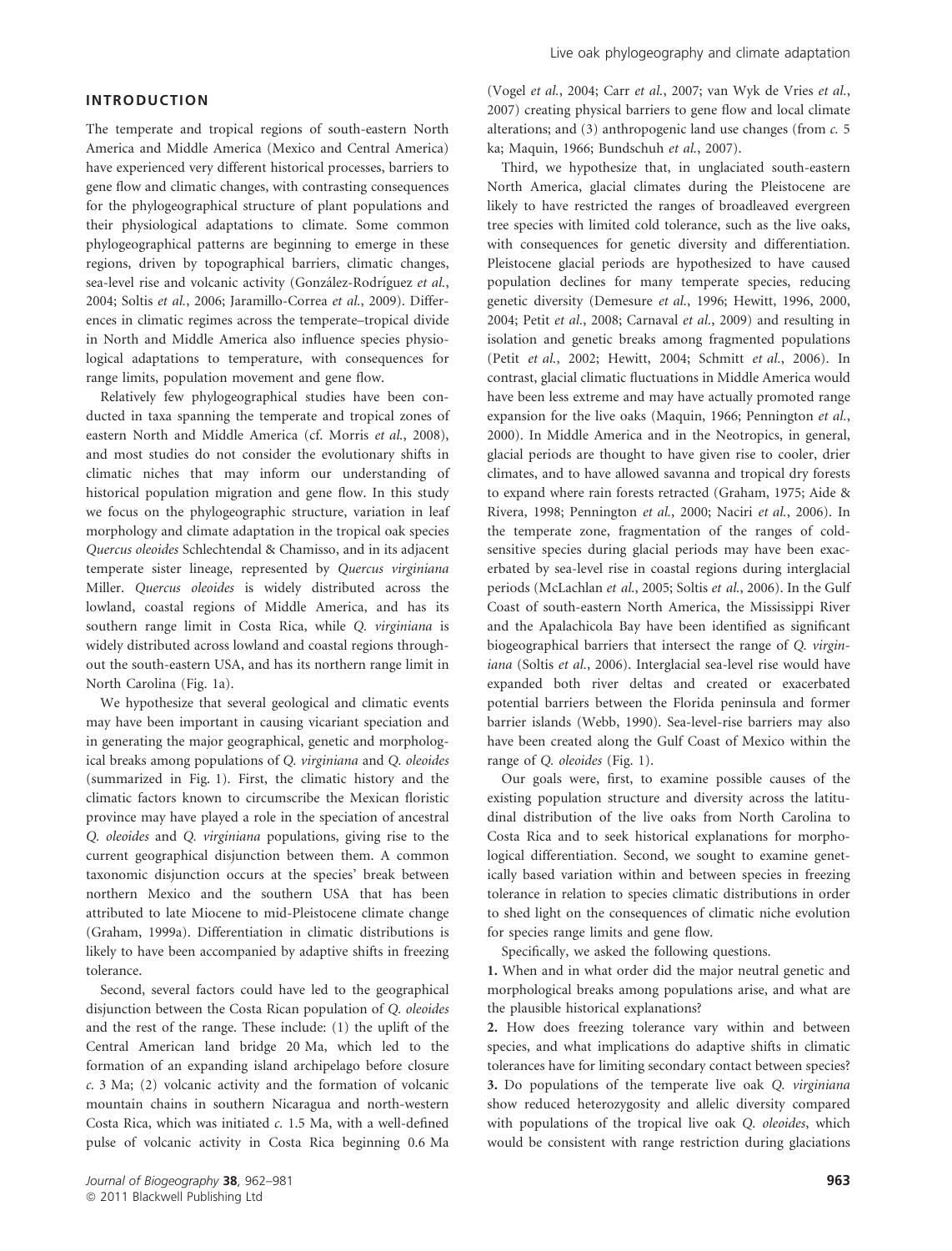in the temperate zone and greater climatic stability in the tropics?

4. Do populations of Q. virginiana show more pronounced genetic and morphological breaks than those of Q. oleoides, which would be consistent with hypothesized differences between the south-eastern USA and Middle America in patterns of glacial refugial isolation and sea-level variation during the Pleistocene?



Figure 1 (a) Ranges of Quercus virginiana (black crosses) and Q. oleoides (grey crosses) from herbarium records accessed through the GBIF Data Portal (http://www.gbif.org/, 7 July 2008) and the USDA PLANTS Database. Circles indicate collection locations. Thick numbered arrows indicate the two major geographic breaks in the distributions. The first occurs at the species boundary. The second occurs between southern Honduras and north-western Costa Rica. Thick dashed lines indicate important taxonomic disjunctions of tree taxa summarized in Graham (1999a) and Jaramillo-Correa et al. (2009). Small arrows indicate coastal locations where sea-level rise would have created or exacerbated geographical discontinuities, including: across the Mississippi River and Apalachicola River deltas; the western coast of the Florida peninsula; and two possible sites on the east coast of Mexico. These locations are based on simulations of a 25-m sea-level rise. (b)– (d) Three hypotheses for the timing of population breaks between Honduras and Costa Rica. (b) The Pliocene island hypothesis posits that ancient colonization and isolation on island landmasses before their connection c. 3 Ma would account for current population structure. (c) A pulse of volcanic activity in north-western Costa Rica was initiated 0.6 Ma, leading to the formation of a volcanic mountain chain that would have altered climatic conditions and created suitable conditions for dry forest species to colonize north-western Costa Rica (Carr et al., 2007; Hoernle et al., 2008). (d) Anthropogenic activity dating from early colonization c. 5000 years ago (5 ka) to the present could have caused land use change that isolated the Honduran and Costa Rican populations (adapted from Bundschuh et al., 2007).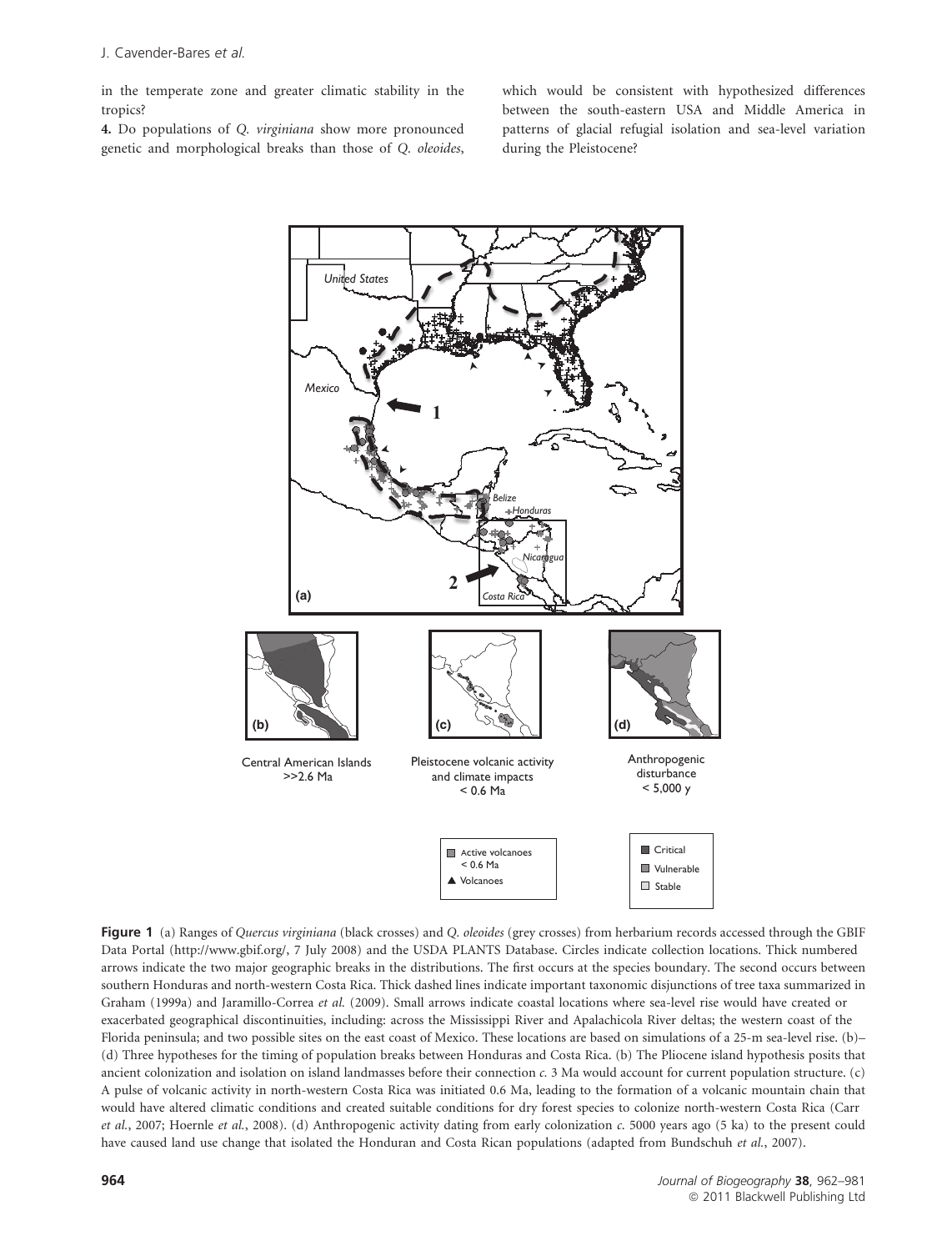#### MATERIALS AND METHODS

#### Study species and sites

Live oaks (Quercus series Virentes Nixon) form a small monophyletic lineage of interfertile oaks (seven putative species) that spans a range of climatic regimes from the seasonal dry tropics to the temperate zone, forming a nearly continuous distribution in lowland and coastal areas (Muller, 1961; Nixon, 1985; Nixon & Muller, 1997). Quercus oleoides and Q. virginiana together span the entire latitudinal range of the Virentes from North Carolina to Costa Rica. Both species are wind-pollinated and interfertile (Nixon, 1985; Nixon & Muller, 1997) and occur in well-drained sandy soils or volcanic tuff (particularly in Costa Rica). According to recent phylogenetic analyses, the group is basal to the white oak clade (section Quercus s.s.) (Pearse & Hipp, 2009), indicating that the Virentes represent a fairly old clade within the New World oaks.

Quercus oleoides is a common element of the tropical dry forest but maintains an evergreen canopy (Janzen, 1983), suggesting that the species did not evolve in highly seasonal climates. From a conservation perspective, live oak forests are critical ecosystems that provide shade and shelter during the dry season (Boucher, 1981, 1983; Janzen, 1983) and influence water balance, carbon storage, temperature and seasonal productivity (Powers et al., 2009; Kissing & Powers, 2010; Klemens et al., 2010). Quercus oleoides is thought to have covered vast regions of the tropical dry forest of north-western Costa Rica in previous centuries, forming monodominant forests (Maquin, 1966; Boucher, 1983), but over the last 50 years these live oak forests have been subject to large-scale land use change with the conversion of forest to pasture for cattle grazing (Boucher, 1983). Understanding the history of Costa Rican live oak forests and the extent to which they are genetically different from other live oak populations is of significant conservation interest.

Quercus virginiana is the most widespread species within the Q. virginiana clade, which also includes Q. geminata and Q. minima (Manos et al., 1999; Cavender-Bares et al., 2004; Pearse & Hipp, 2009). It maintains an evergreen canopy where winter temperatures are mild, but appears brevi-deciduous where freezing temperatures occur (Kurz & Godfrey, 1962) because annual leaf drop is accelerated by freezing events (Cavender-Bares & Holbrook, 2001). Population-level variation has been found in the timing of winter leaf drop in response to cold stress (Cavender-Bares, 2007). Live oaks are coveted trees, used historically for a variety of economic purposes, and are legally protected in many cities and counties in the south-eastern USA. In recent decades, their population sizes have been reduced as a result of overharvesting (Wood, 1981; Spector & Putz, 2006), conversion of forested land to agriculture (Boucher, 1983), canopy crowding owing to fire suppression (Putz et al., 1984), and pathogen outbreaks (Appel, 1995).

# Common garden experiment to test for freezing sensitivity

Acorns were collected from multiple sites in the autumn of 2005 and grouped within three populations for Q. oleoides and within four populations for Q. virginiana. Populations for Q. oleoides were from Mexico, Belize and Costa Rica; populations for Q. virginiana were from North Carolina, Florida, Louisiana and Texas (see Appendix S1 in the Supporting Information for sampling details). Seeds were stored at 6  $^{\circ}$ C for approximately 1 month and synchronously planted in greenhouse facilities at the University of Minnesota. All the necessary collection permits, export permits, phytosanitary certificates and import permits were obtained (available upon request). Each population included five to ten maternal families spanning a 50–100 km<sup>2</sup> region. The experimental design included two temperature treatments: (1) a tropical treatment, in which daytime temperature was maintained between 30  $^{\circ}$  and 35  $^{\circ}$ C, and night-time temperature between 22  $\degree$  and 26  $\degree$ C; and (2) a temperate treatment, in which winter growth temperature reached a minimum night-time temperature of  $4 °C$  with a daytime temperature of 15  $\degree$ C, simulating the monthly average temperatures in Liberia (Costa Rica) and Wilmington (North Carolina), respectively. Plants in the temperate treatment were acclimatized to the winter temperature regime approximately 3 months prior to measurement. Each temperature regime was replicated in two independently controlled greenhouse rooms. Overnight freeze–thaw events were simulated for shoots excised under water, using a custom-designed freezer box (Geneva Scientific LLC, Fontana, WI, USA), where temperature was regulated at 1-min intervals to within 0.5  $\degree$ C for freezing sensitivity measurements following previously described methods (Cavender-Bares & Holbrook, 2001; Cavender-Bares et al., 2005; Cavender-Bares, 2007).

In mid-February, approximately 3 months after the onset of cold temperatures in the temperate climate treatment in the second year of growth, freezing manipulations were conducted to determine differences in freezing sensitivity within and between the two species grown in both climate treatments. Freezing cycles were conducted in the dark to minimum temperatures of  $-5$ ,  $-7$  and  $-10$  °C, based on a previous assessment of temperature sensitivities of live oaks (Cavender-Bares, 2007). Freezing temperatures were maintained for 2 h prior to thawing at 0.1  $^{\circ}$ C per minute and recovery in a dark room at 22 °C. The maximum quantum yield of photosynthesis was measured from dark-acclimatized chlorophyll fluorescence (Fv/Fm, the ratio of variable to maximum chlorophyll fluorescence) on an individual fully expanded leaf at growth temperatures prior to the freezing cycle and at multiple time intervals after recovery from freezing (following Cavender-Bares, 2007). For brevity, we report only the quantum yield measured 12 h after freezing. One individual per maternal family was measured per population in each growth temperature treatment. Leaves of control branchlets placed in the freezer box maintained at room temperature (22  $^{\circ}$ C) demonstrated no effect of excising, as in Cavender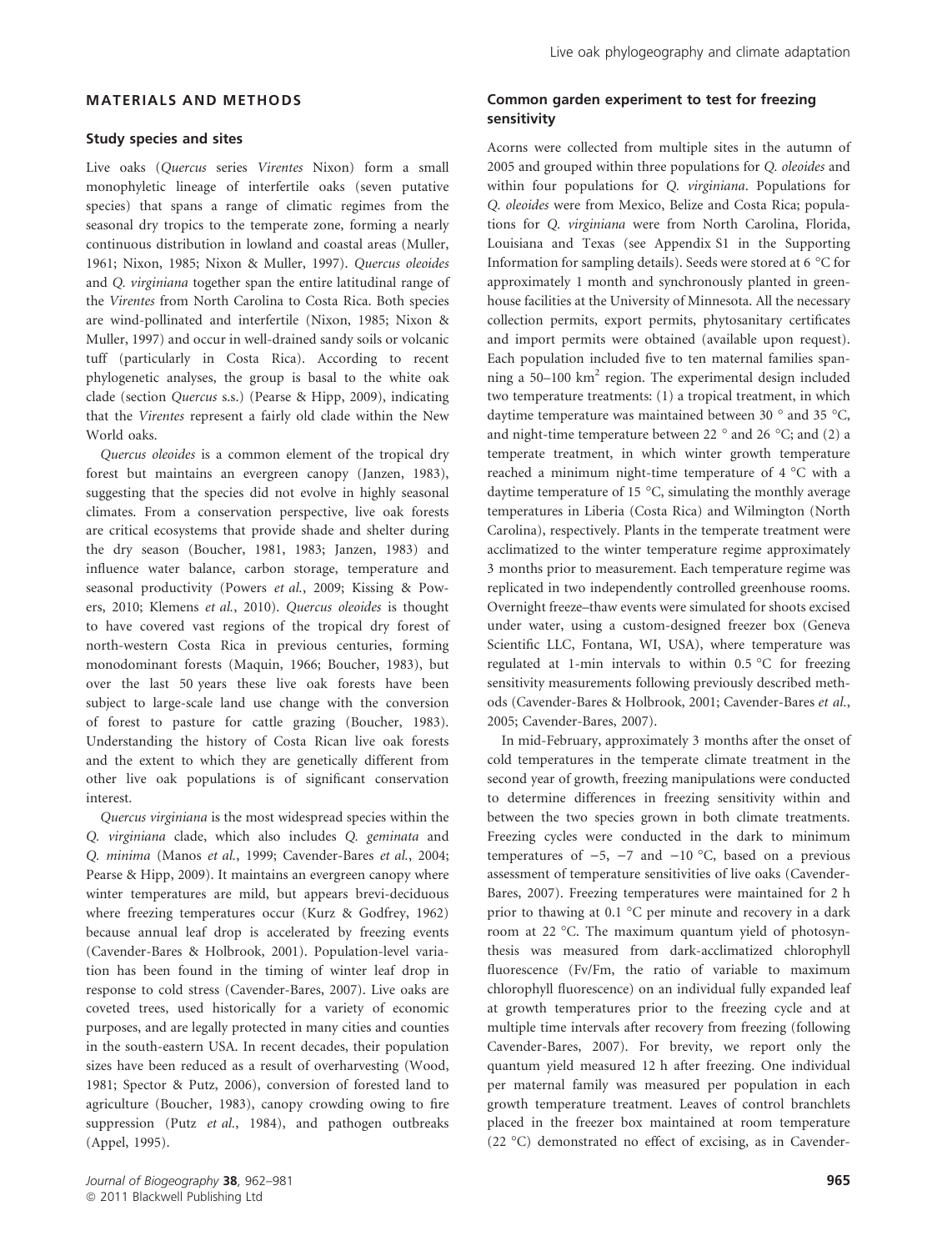Bares (2007). For each maternal line, a quadratic curve was fitted to the mean Fv/Fm after freezing at each temperature to predict the critical temperature at which quantum yield would reach an Fv/Fm of 0.40 (50% of the dark-acclimated Fv/Fm of a healthy plant; Schreiber et al., 1994).

# Climatic distribution models

To investigate climatic niches across the species' ranges we used the WorldClim climate data (Hijmans et al., 2005), which consist of 19 bioclimatic variables derived from climate data over the last 50 years. Herbarium information, including latitude and longitude of each occurrence locality, was compiled across the entire range for the two species. Occurrence localities for *Q. oleoides* were provided by Tropicos<sup>®</sup> Missouri Botanical Garden (http://www.tropicos.org) and the Instituto Nacional de Biodiversidad, Costa Rica (accessed through the GBIF Data Portal, http://www.gbif.org/, 7 July 2008). Occurrence localities for Q. virginiana were provided by Tropicos" and University of Alabama Biodiversity and Systematics (accessed through the GBIF Data Portal, http:// www.gbif.org/, 7 July 2008) and also by the United States Department of Agriculture (USDA) PLANTS Database (http:// plants.usda.gov/). There were 224 occurrence localities for Q. oleoides and 245 for Q. virginiana.

Climate models were generated using the program MAXENT 3.3.1, which utilizes the maximum entropy method for modelling species geographical distributions (Phillips, 2006). The model was run separately for each species with all 19 climatic variables from WorldClim at each locality. Fifty per cent of the occurrence localities were used for training the data to fit a model and the other fifty per cent for testing the fit of the model. The AUC (area under the curve of a receiver operating characteristic plot) values were examined to measure model performance. An AUC value of 1.0 is optimal, with the model predicting each occurrence of a species.

The minimum temperature of the coldest month for each locality and the percentage of occurrences at each temperature were used to test for differences between Q. oleoides and Q. virginiana in their climatic distributions. Record low temperatures, which would be more predictive of freezing tolerances, are not available in the WorldClim data.

# Sampling and leaf morphological analysis

Quercus virginiana and Q. oleoides were sampled throughout their ranges (Fig. 1a; Appendix S1), from North Carolina to Texas (Q. virginiana), and from lowland coastal regions of north-eastern Mexico to Costa Rica (Q. oleoides). Each sampled tree was marked and its location was recorded with a hand-held geographic positioning system (GPS) instrument. Wherever possible, sites were chosen from parks and protected areas to prevent sampling of planted trees. Trees sampled at each site were at least 100 m apart. Sampling intensity varied among sites owing to the accessibility of trees and other factors. Sunlit branches were sampled for herbarium specimens and used for leaf morphological analysis. One herbarium specimen from each site is held in a permanent collection at the University of Minnesota Herbarium in the Bell Museum of Natural History (Appendix S1). Three dried, pressed leaves from a subsample of individuals from each site were scanned and analysed for laminar leaf area and leaf shape using the leaf imaging software Shape 1.2 (Iwata & Ukai, 2002). A total of 184 individuals of Q. oleoides and 103 of Q. virginiana were analysed for leaf morphology.

# Molecular data

For 54 sites and 424 trees (Appendix S1), we extracted DNA (Appendix S2) and amplified 11 previously published nuclear simple sequence repeat (SSR) microsatellite loci located on seven chromosomes: QpZAG 1/2, QpZAG 1/5, QpZAG 9, QpZAG 15, QpZAG 16, QpZAG 36, QpZAG 46, QpZAG 102, QpZAG 110 (Steinkellner et al., 1997); QrZAG 11, QrZAG 30 (Kampfer et al., 1998). Nuclear microsatellites were chosen because of their high variability and their ability to give genome-wide information that reflects both pollen and seed dispersal. Forward primers were labelled with a fluorescent tag (HEXTM, NEDTM, 6-FAMTM). Polymerase chain reactions (PCRs), fragment analysis and allele scoring were performed following Cavender-Bares & Pahlich (2009; Appendix S2).

A 569-bp chloroplast sequence in the trnT–trnD region was amplified using a primer pair that we designed (Appendix S2). The chloroplast reflects a different evolutionary history from nuclear DNA because of its lower effective population size and because dispersal is only through seeds in oaks. A total of 220 individuals were sequenced from 44 sites (Appendix S1). Nuclear ribosomal DNA in the internal transcribed spacer region (ITS and ITS2) and 5.8S coding sequence (Coleman & Mai, 1997) (hereafter referred to collectively as 'ITS'), and in an intron region of the low-copy nuclear gene nitrate reductase (NIA-i3) (Howarth & Baum, 2002) were sequenced for a subsample of individuals (57 trees from 27 sites for ITS and 79 trees from 35 sites for NIA-i3; Appendix S1). The ITS region was amplified with flanking primers ITS.LEU and ITS.4 plus internal primers ITS.2 and ITS.3B, following previously described methods (Baum et al., 1994; Cavender-Bares et al., 2004). NIA-i3 was amplified using NIA-i3F and NIA-i3R (Howarth & Baum, 2002). Procedures for PCR and DNA sequencing are provided in Appendix S2. All sequences were submitted to GenBank (accession numbers HQ173340– HQ173700).

# Data analysis

We tested for evidence of recombination within the sequenced nuclear regions using IMgc (Woerner et al., 2007). For NIAi3, the sequence region of 449 base pairs was returned as a 389 bp non-recombining region. For ITS, the 543-bp sequence was returned as a 356-bp non-recombining region. These regions were used for haplotype network analysis and divergence time estimates. Sequences were tested for deviance from neutrality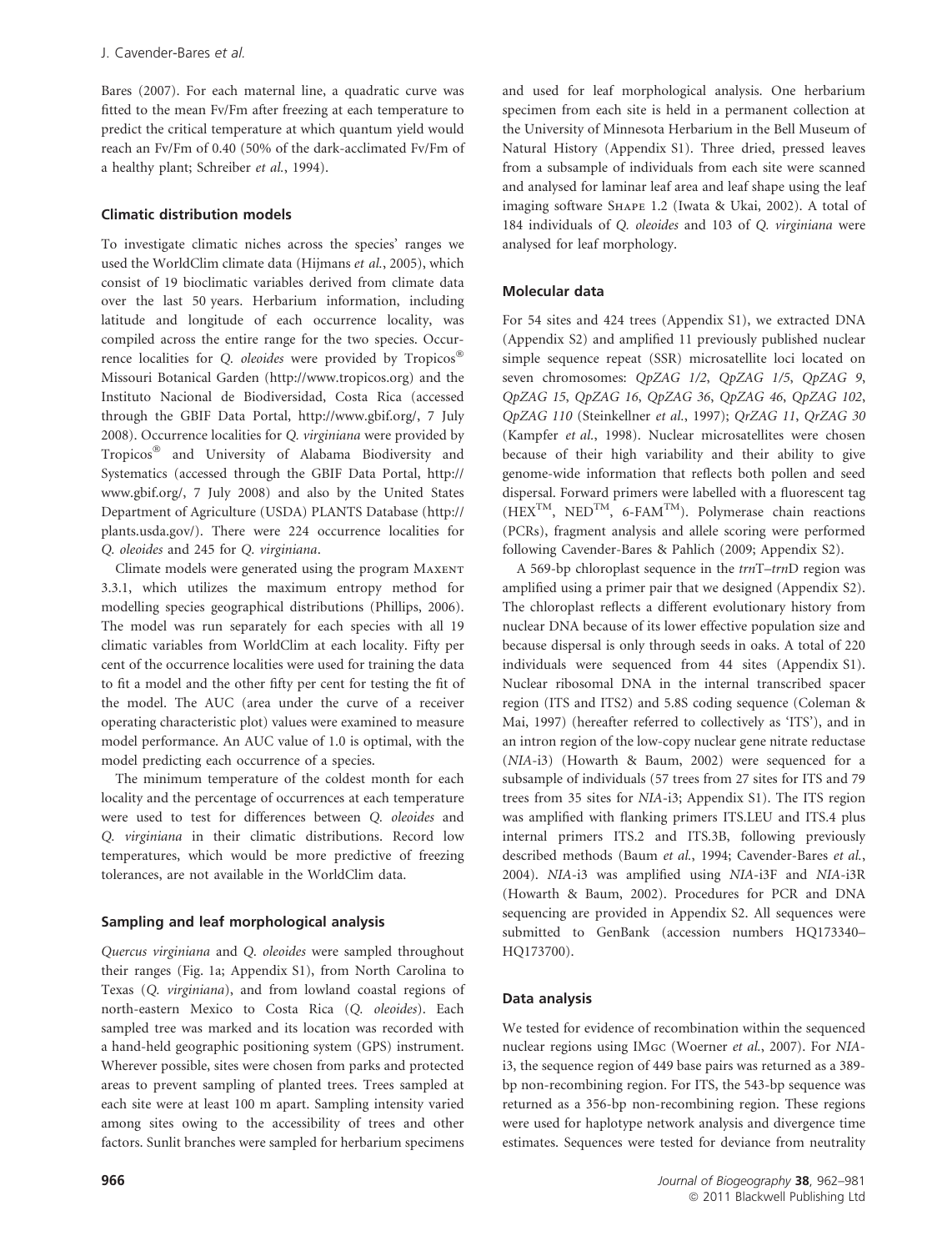using Tajima's D in DnaSP 5.0 (Librado & Rozas, 2009), but none showed significant deviance.

Haplotype networks for the chloroplast sequence region, ITS and NIA-i3 were constructed in tcs 1.21 using an algorithm for cladograms estimated by maximum parsimony, with insertions–deletions coded as a fifth state (Clement et al., 2000).

To test for underlying genetic structure and admixture among the populations and to determine how well the genetic structure in the molecular data corresponds to species designations, we used a Bayesian clustering algorithm implemented in the program structure 2.2 (Pritchard et al., 2000). We restricted this analysis to the nuclear microsatellites, for which we had large sample sizes (424 individuals). We tested the microsatellites for neutrality using the Ewens– Watterson test in popgene 1.32 (Yeh et al., 1997). Two loci, ZAG 1/2 and ZAG 16, exhibited non-neutral behaviour (observed F-values were higher or lower than the 95% confidence intervals from a simulated null distribution) and were removed from the analyses. STRUCTURE assigns individuals to admixtures of ancestral populations, where the number of populations is unknown. Briefly, we used the admixture model and the correlated model (as in Cavender-Bares & Pahlich, 2009), with a burn-in period of 50,000 and 1,000,000 Markov chain Monte Carlo (MCMC) replicates. We set  $K$  (the number of ancestral populations) to range from 1 to 12 and ran 10 iterations for each. For each value of K, we averaged the log probabilities (ln P) of the data (D) [ln  $P(D)$ ]. We used the method of Evanno et al. (2005) for detecting the K-value from the point of diminishing returns where there is a largemagnitude second derivative of the log-likelihood  $(\Delta K)$ . This provides criteria for determining the uppermost level of structure in the data.

Several parameters of genetic diversity for each population, including the number of alleles (A), effective number of alleles  $(A_e)$ , number of private alleles  $(A_p)$ , information index (I) and expected heterozygosity (He), were calculated using GENALEx 6.0 (Peakall & Smouse, 2006). Values of these parameters were then compared among the three population groups analysed (Q. virginiana, Q. oleoides excluding Costa Rica, and Q. oleoides from Costa Rica) using Wilcoxon nonparametric tests in jmp 7 (SAS Institute Inc., Cary, NC, USA).

Analysis of molecular variance (AMOVA) was used to investigate the partitioning of genetic variation among groups of populations, among populations within groups and within populations. Population assignments are shown in Appendix S1. Groupings of populations were based on the results of the Bayesian clustering analysis and were: (1) Q. virginiana (VI); (2) Q. oleoides excluding Costa Rica (OL); and (3) Q. oleoides from Costa Rica (CR). Distributions generated from 10,000 random permutations were used to estimate the significances of the various variance components. These analyses were performed with ARLEQUIN 3.0 (Excoffier et al., 2005).

The geographic locations of genetic discontinuities among populations across the entire range covered by the two oak species were assessed with Monmonier's maximum difference

algorithm implemented in BARRIER 2.2 (Manni et al., 2004) using the microsatellite loci. This program first creates a map of the sampling locations from geographical coordinates. From a matrix of pairwise genetic (or other) distances between populations, barriers are then represented on the map by identifying the edges of polygons where the maximum distances occur. We calculated a matrix of Slatkin's linearized  $F_{ST}$  (Slatkin, 1995) values from microsatellites. A similar analysis was conducted using a morphological distance matrix of leaf size (laminar area) and shape (the first principal component axis of a series of elliptic Fourier descriptors) based on multivariate Euclidean distances between populations. To obtain statistical confidence values for the barriers, 100 replicates of both distance matrices were calculated by resampling individuals within populations.

We used the uppermost hierarchical levels of structure indicated by the Bayesian clustering analysis to identify the major historical population splits. These also correspond to the major geographical splits (Fig. 1a). High levels of migration can confound estimates of population divergence times by reducing the degree of genetic differentiation between populations (Slatkin, 1993). We thus used the isolation with migration model in IMa (February 2008 version; Hey & Nielsen, 2007) to estimate the timing of population divergence  $(t)$ , migration rates  $(m)$  between populations, and the effective populations sizes  $(q)$  before and after  $(1)$  the split between the two species (indicated by '1' in Fig. 1a) and (2) the split between the Q. oleoides population in Costa Rica and all remaining Q. oleoides populations (indicated by '2' in Fig. 1a). Initially, we ran trials with low burn-in periods (10,000 steps) and low MCMC genealogies (10,000) to determine the upper bounds for the priors. Owing to the high autocorrelation of parameters with low burn-in periods, we then ran trials with burn-in periods of 1,000,000 and 10,000,000 MCMC genealogies, recording after every 10. Three trials were run with different random number seeds to ensure the stability of results. Hey & Nielsen (2007) recommend a minimum effective sample size (ESS) score (a measure of the number of independent data points sampled for each parameter) of 50 to determine convergence. With long burn-in periods, the three final runs for the first split between Q. virginiana and Q. oleoides had ESS values for t of 103, 92 and 88; for the split between Costa Rica and Honduras, ESS values for t were 81, 72, and 62. We show averages of the parameter estimates across the three runs.

The divergence time estimate is partly dependent on the mutation rate. Mutation rates for ITS, NIA-i3 and chloroplast loci were calculated from Jukes & Cantor (1969) corrected substitution rates from sequence data for oaks as explained in Appendix S2. Data are from the present study, from a previous study using ITS (Cavender-Bares et al., 2004), from P. Gugger and J. Cavender-Bares (unpublished chloroplast data) and from P. Manos (unpublished NIA-i3 data). Mean mutation rates per site per year were  $8.0 \times 10^{-11}$  ( $\pm 0.4 \times 10^{-11}$ ) for the chloroplast;  $3.4 \times 10^{-10}$  ( $\pm 0.4 \times 10^{-10}$ ) for the entire ITS region [comparable to low rates found for Hamamelis (Wen &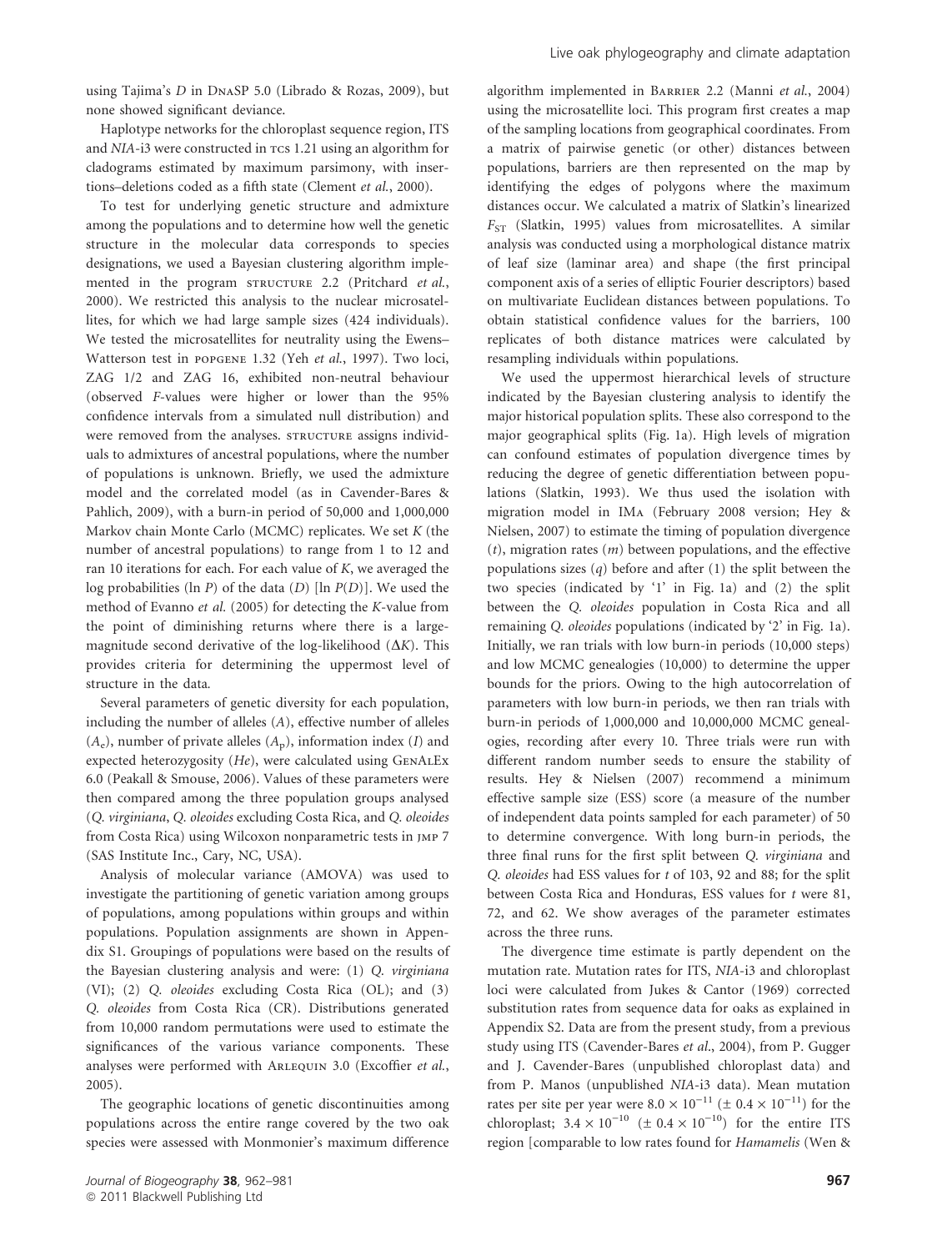Shi, 1999) and lower than the arboreal clock reported in Dick *et al.* (2003)];  $1.9 \times 10^{-10}$  ( $\pm 0.3 \times 10^{-10}$ ) for the nonrecombining ITS region used in the IMa analyses; and  $1.8 \times 10^{-9}$  ( $\pm 0.5 \times 10^{-9}$ ) for the non-recombining NIA-i3 region. For the nuclear microsatellites, no estimates of mutation rates are available for oaks. We therefore used published nuclear dinucleotide microsatellite mutation rates per locus per generation for tomato (Lycopersicum esculentum),  $1.76 \times 10^{-4}$  (Azaiez *et al.*, 2006), reported as one-fifth the rate of Arabidopsis  $(8.8 \times 10^{-4})$ ; Marriage *et al.*, 2009), and for wheat (*Triticum turgidum*),  $2.4 \times 10^{-4}$  (Thuillet *et al.*, 2002), for the low and high rate  $locus^{-1}$  generation<sup>-1</sup> estimates, respectively. Mutation rates for nuclear microsatellites in Arabidopsis (Marriage et al., 2009) are unusually high (Azaiez et al., 2006) and unlikely to be representative of oak microsatellite mutation rates. A generation time of either 120 or 220 years was used for live oak. An approximate average generation time (T) can be calculated according to  $T = \alpha + \lfloor s \rfloor$  $(1 - s)$ ] (Lande *et al.*, 2003; Spellman & Klicka, 2006), where  $\alpha$ is the time to maturity and s is the adult annual survival rate. If time to maturity is 20 years (Loftis & McGee, 1992) and adult annual survival is high (0.99) or very high (0.995), typical values for long-lived tree species (Franklin & Debell, 1988), T is calculated as 120 or 220 years, respectively. To convert the IMa time since divergence parameter to years, we calculated the geometric mean of the high, mean and low mutation rate estimates for all loci.

### RESULTS

#### Common garden experiment to test for freezing tolerance

In the tropical treatment, where plants were maintained at warm temperatures all year, there was little differentiation between species and populations regarding dark-acclimatized quantum yield values of leaves after freezing (Fig. 2a). Only at  $-10$  °C was there a significant difference between species  $(d.f. = 1, sum of squares, SS = 0.20, F-ratio = 13.17, P =$ 0.0006), but populations within species did not differ. At  $-7$  °C, there was no species effect, and populations within species differed little, except that the Texas population showed significantly higher values than populations from Florida, Mexico and Costa Rica. At  $-5$  °C species did not differ, nor did populations within species.

In contrast, in the temperate treatment, where plants were allowed to acclimatize to cold temperatures for 3 months prior to freezing, the species differed at all freezing temperatures: all Q. virginiana populations showed an increase in freezing tolerance, but Q. oleoides populations did not (Fig. 2b). For example, at  $-10$  °C in the temperate treatment, there was a highly significant species effect (d.f.  $= 1$ , SS  $= 0.66$ , *F*-ratio  $=$ 31.39,  $P < 0.0001$ ), and all populations of Q. virginiana were different from all populations of Q. oleoides, based on Student's  $t$  of least square means differences for  $P < 0.05$ . However, populations within the same species were not significantly different. An analysis of variance for Fv/Fm after freezing at  $-10$  °C showed a significant species effect (d.f. = 1,  $SS = 0.83$ , F-ratio = 49.2,  $P < 0.0001$ ) and a significant species by treatment interaction (d.f. = 1,  $SS = 0.098$ ,  $F$ -ratio = 5.78,  $P = 0.018$ ). Even prior to freezing, there were slight differences between the two species in their pre-dawn dark-acclimatized quantum yields under the winter treatment conditions in the greenhouse  $(d.f. = 1, SS = 0.0393, F-ratio = 11.511, P =$ 0.0014), with Q. oleoides populations showing lower values than Q. virginiana populations, and all populations showing lower values in the temperate treatment than in the tropical treatment (Fig. 2b).

Predictions of critical freezing temperatures for each population indicate a c.  $3 \text{ °C}$  ( $\pm$ SE) difference in critical freezing temperature between the two species. For populations of Q. oleoides from Mexico, Belize and Costa Rica, the critical freezing temperature at which Fv/Fm reached 0.4 was  $c. -7$  °C (±SE) (Fig. 2d). For populations of Q. virginiana from North Carolina, Florida, Louisiana and Texas, the critical temperature was just below  $-10$  °C.

In the MAXENT climate models, both species had high AUC values, indicating that the climate model predicted occurrence well [Q. virginiana (VI) test data  $AUC = 0.983$ ,  $SD = 0.002$ and Q. oleoides  $(OL + CR)$  test data  $AUC = 0.989$ ,  $SD = 0.002$ . A jackknife test of the AUC values for both species indicated the most effective climate variables for predicting occurrence were mean temperature of the coldest quarter (Q. virginiana AUC = 0.94, Q. oleoides AUC = 0.955), minimum temperature of the coldest month (Q. virginiana AUC =  $0.935$ , Q. oleoides AUC =  $0.945$ ), and temperature seasonality (Q. virginiana AUC = 0.92, Q. oleoides  $AUC = 0.96$ ). The climate model indicates that low temperatures are important in predicting species distributions. Clear climatic niche differentiation is indicated between Q. virginiana and Q. oleoides, as shown for the minimum temperature of the coldest month (d.f. =  $1, SS = 39111.5, F$ -ratio = 5125.9,  $P < 0.0001$ ; Fig. 2c), corresponding to significant differences in freezing tolerance between the two species (Fig. 2d).

#### Leaf size and shape

Foliar area differed significantly between Q. oleoides (mean  $\pm$  $SE = 16.04 \pm 0.39$  cm<sup>2</sup>) and Q. *virginiana* (7.7  $\pm$  0.29 cm<sup>2</sup>) based on a nested ANOVA with populations nested within species (Fig. 2e). Within Q. oleoides, there were also significant differences among populations: the Costa Rican population differed significantly from the Honduran population based on Student's  $t$  ( $\alpha$  = 0.05), but neither population differed from Belizean or Mexican populations. Of the total variation in leaf size, 60% was explained at the species level, only 2% at the population level, and 38% within populations. The first principal component (PC1) derived from the elliptical Fourier descriptors (Iwata & Ukai, 2002) explained 74% of the total variation in leaf shape. Leaf shape differed significantly between the two species (Fig. 2f), reflecting the characteristically more rounded leaves of Q. oleoides compared with the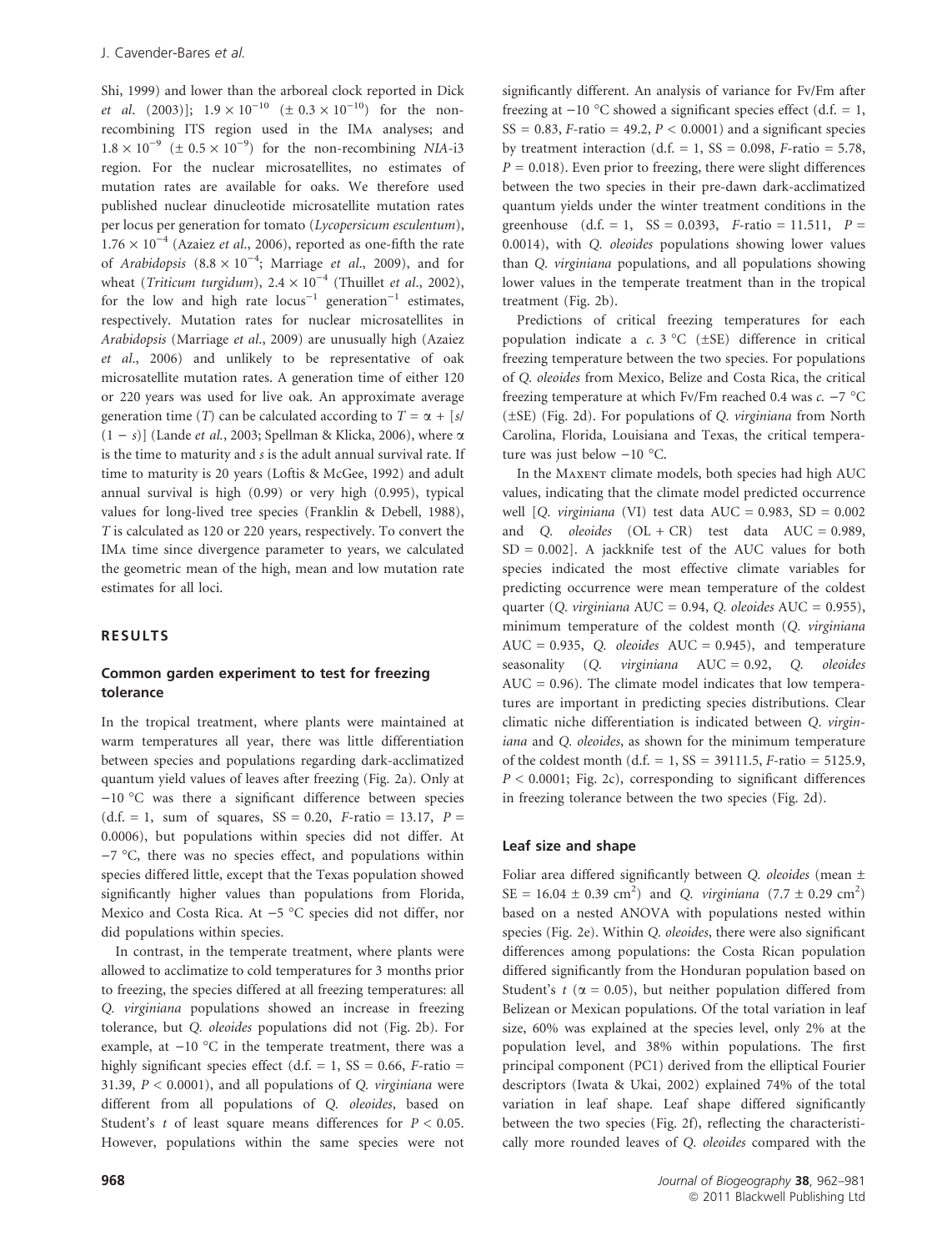

Figure 2 Genetically based differences in freezing sensitivity between Quercus virginiana and Q. oleoides. The dark-acclimatized quantum yield of photosynthesis (ratio of variable to maximum chlorophyll fluorescence, Fv/Fm) was measured in a common garden experiment under (a) tropical conditions and (b) winter-treated temperate conditions, before freezing and 12 h after freezing at  $-5$  °C,  $-7$  °C and  $-10$  °C. Populations within species did not differ. Asterisks indicate temperatures and treatments for which the two species were significantly different ( $\alpha$  = 0.05). Small symbols in (b) indicate dark-acclimatized Fv/Fm values of leaves warmed at 22 °C for 48 h. (c) Climatic distributions showing the percentage of herbarium record occurrences at each temperature for the mean minimum temperature in the coldest month. These occurrence localities were used in the MAXENT model to predict climatic distributions for Q. oleoides and Q. virginiana, which showed that minimum temperature was an effective climate variable for predicting species occurrence and was significantly different between the species ( $P < 0.0001$ ). (d) A c. 3 °C difference in critical freezing temperatures between the two species is indicated. Quadratic curves fitted to Fv/Fm responses of individuals to three freezing temperatures (not shown) allowed the prediction of critical freezing temperatures (the freezing temperature at which Fv/Fm = 0.4) for each population (see text for details). (e) Population means for foliar leaf area ± SE. (f) Population means for leaf shape based on elliptical Fourier descriptors using the first principal component (PC1)  $\pm$  SE. Different letters in panels (d), (e) and (f) indicate that population means are significantly different ( $\alpha$  = 0.05) based on Student's t least square means differences. Region codes are as follows: BZ, Belize; CR, Costa Rica; FL, Florida, USA; HN, Honduras; LA, Louisiana, USA; MX, Mexico; NC, North Carolina; SC, South Carolina, USA; TX, Texas, USA.

more elliptical shape of Q. virginiana leaves. Interestingly, within Q. virginiana, leaf shape shifted from elliptical to orbicular with increasing latitude, with significant differences among populations. Within Q. oleoides, the Costa Rican population had significantly rounder leaves than the Honduran population but did not differ from the Belizean or Mexican populations. Of the total variation in leaf shape, 43.4% was explained at the species level, 13.3% at the population level, and 43.2% within populations.

#### Bayesian clustering analysis

Results of the Bayesian clustering analysis of microsatellites revealed that the largest  $\Delta K$  was found for three clusters (mean  $\Delta K = 0.6621 \pm 0.011$  SD), followed by two clusters (mean  $\Delta K = 0.4295 \pm 0.011$  SD) (Table 1), with much lower  $\Delta K$ values for larger numbers of clusters. The two genetic breaks identified by STRUCTURE fall at the species boundary between Q. virginiana and Q. oleoides, corresponding to the geographic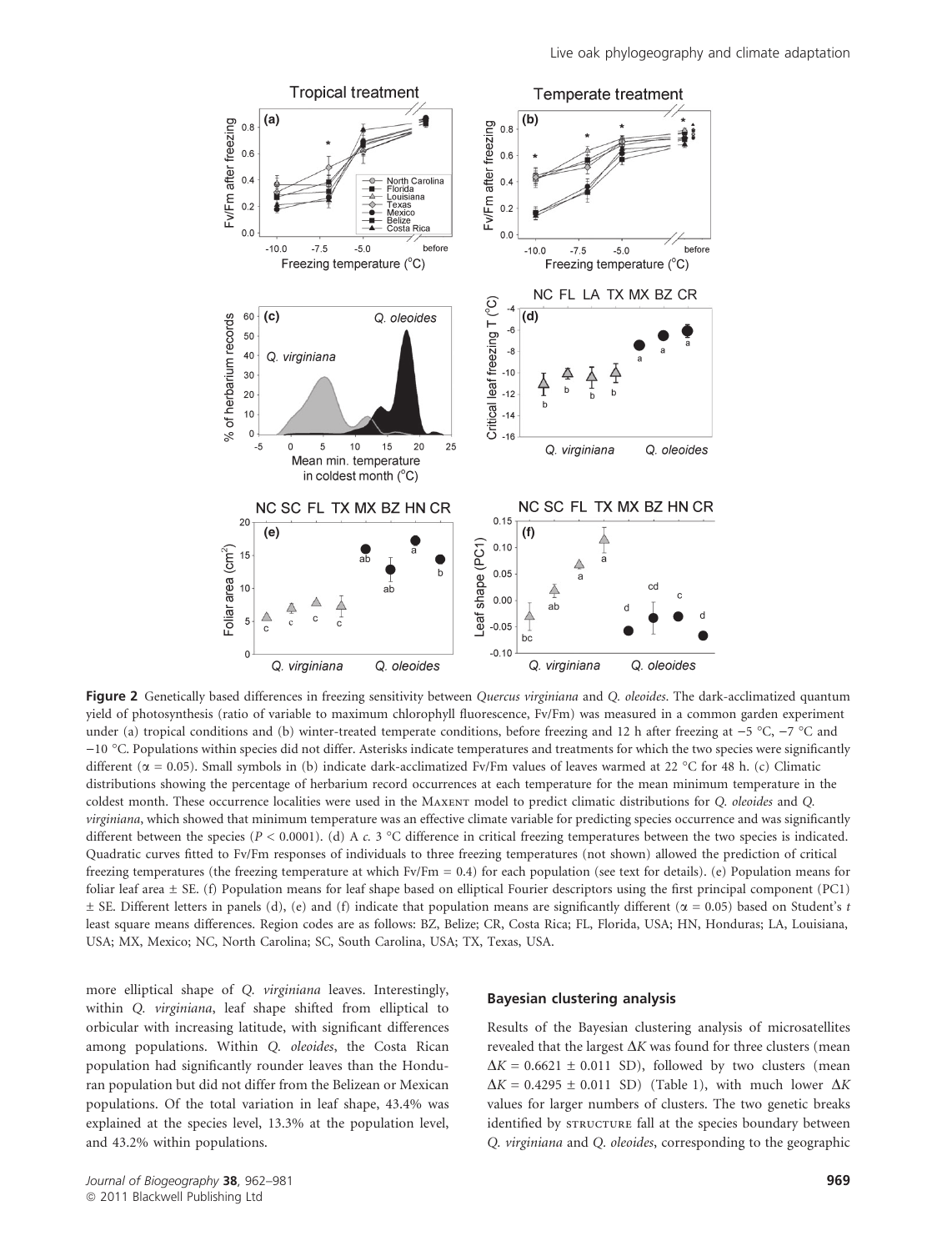Table 1 Results of Bayesian clustering analysis for all sampled Quercus virginiana and Q. oleoides populations in North and Central America, using structure 2.2 (Pritchard et al., 2000). Number of clusters  $(K)$ , log-likelihood [ln  $P(D)$ ] and  $\Delta K$  values for increasing numbers of clusters, based on nine nuclear microsatellites. Mean standard deviations (SDs) are shown to the right of ln  $P(D)$ . SDs of  $\Delta K$  values are shown based on 10 runs at each level of K. Three clusters have the highest  $\Delta K$ .

| K              | $\ln P(D)$ | Mean SD | ΛK        | <b>SD</b> |
|----------------|------------|---------|-----------|-----------|
| 1              | $-16304.6$ | 99.4    |           |           |
| $\overline{2}$ | $-15615$   | 358.2   | 0.4295    | 0.011     |
| 3              | $-15079.2$ | 481.4   | 0.6621    | 0.011     |
| $\overline{4}$ | $-14862.1$ | 645.6   | 0.1228    | 0.039     |
| 5              | $-14724.3$ | 805.8   | 0.0743    | 0.036     |
| 6              | $-14646.3$ | 991.1   | 0.2943    | 0.175     |
| 7              | $-14860$   | 1666.6  | $-0.2962$ | 0.127     |
| 8              | $-14580.1$ | 1442.5  | 0.2503    | 0.154     |
| 9              | $-14661.2$ | 1816.7  | $-0.0987$ | 0.098     |
| 10             | $-14563$   | 1869.1  | 0.1453    | 0.141     |
| 11             | $-14736.4$ | 2401.6  | $-0.1609$ | 0.037     |
| 12             | $-14523.5$ | 2138.1  |           |           |

break between Texas and northern Mexico (indicated by '1' in Fig. 1a), and at a geographic break in the distribution of Q. oleoides, namely at the Nicaraguan depression separating Honduras and Costa Rica (indicated by '2' in Fig. 1a). Few individuals show evidence for admixed ancestry across the species boundary (first genetic break), except in one site in Texas (Fig. 3b). However, substantial admixture among ancestral groups is apparent across the second break between populations from Costa Rica and Honduras.

# Genetic diversity and differentiation within and among populations and species

The Wilcoxon test performed on genetic diversity parameters detected significant differences among the three population groups (Table 2). According to these results, Q. oleoides (excluding the Costa Rican population) showed a higher number of alleles per locus, a higher effective number of alleles, a higher information index value and higher expected heterozygosity than Q. virginiana and Costa Rican population groups. The latter two groups had similar values for all these parameters. The number of private alleles did not differ significantly among the three groups but tended to be higher for the Costa Rican population.

Estimates of genetic differentiation among the population groups (Table 3) were low but significant. The comparison between Q. virginiana and Q. oleoides (excluding the Costa Rican population) indicated that only 6% of the total variation is explained at this level, while another 6% is between populations within species and about 89% is within populations. The comparison between the Costa Rican population and the rest of Q. oleoides populations gave very similar differentiation estimates (Table 3). Within population groups,

#### Genetic discontinuities

In agreement with genetic differentiation values obtained through AMOVA, Monmonier's maximum difference algorithm also significantly separated Q. oleoides from Q. virginiana at the species boundary; recognized the Costa Rican population of Q. oleoides (CR) as differentiated from the rest of Q. oleoides; and suggested much more fragmented population structure within Q. virginiana (VI) and within the Costa Rican population of Q. oleoides (CR) than within Q. oleoides, excluding Costa Rica (OL) (Fig. 4). The fragmentation was particularly evident in Florida, with four barriers separating populations, and with the highest differentiation corresponding to the southernmost one, Key Largo. Another important subdivision within the Q. virginiana range was a barrier that separated populations from either side of the Mississippi River delta. In Costa Rica, two barriers isolated the El Hacha and Bagaces populations from the others. Multiple leaf morphological barriers corresponded strongly to the genetic barriers along the Gulf coast, including across the Mississippi River delta, in Florida, and at the Q. virginiana–Q. oleoides species boundary between Texas and Mexico.

### Haplotype networks

#### Chloroplast DNA

There was limited variation within the chloroplast marker, despite the fact that the sequence region analysed was the most variable region within trnD–trnT. Two common and widespread haplotypes (Cp1 and Cp2) were found in both species crossing the tropical–temperate divide (Fig. 3c). These were separated by five mutations. Four other rare haplotypes were found in Honduras, Mexico, Texas and southern Florida. These were separated by one to three mutations from the common haplotypes. The rare haplotypes were in all cases only found in single sites or in two geographically proximal sites. A unique haplotype (Cp9) was found throughout the entire Costa Rican population, separated from the most common haplotype (Cp1) by a 10-bp indel region and three single base-pair mutations. No other haplotypes were present in Costa Rica.

# ITS

Thirteen homologous ITS haplotypes were identified (Fig. 3d). The three most common haplotypes (IT1, IT6 and IT9) were found in both species. Two relatively common haplotypes (IT2 and IT3) were found in multiple populations of Q. virginiana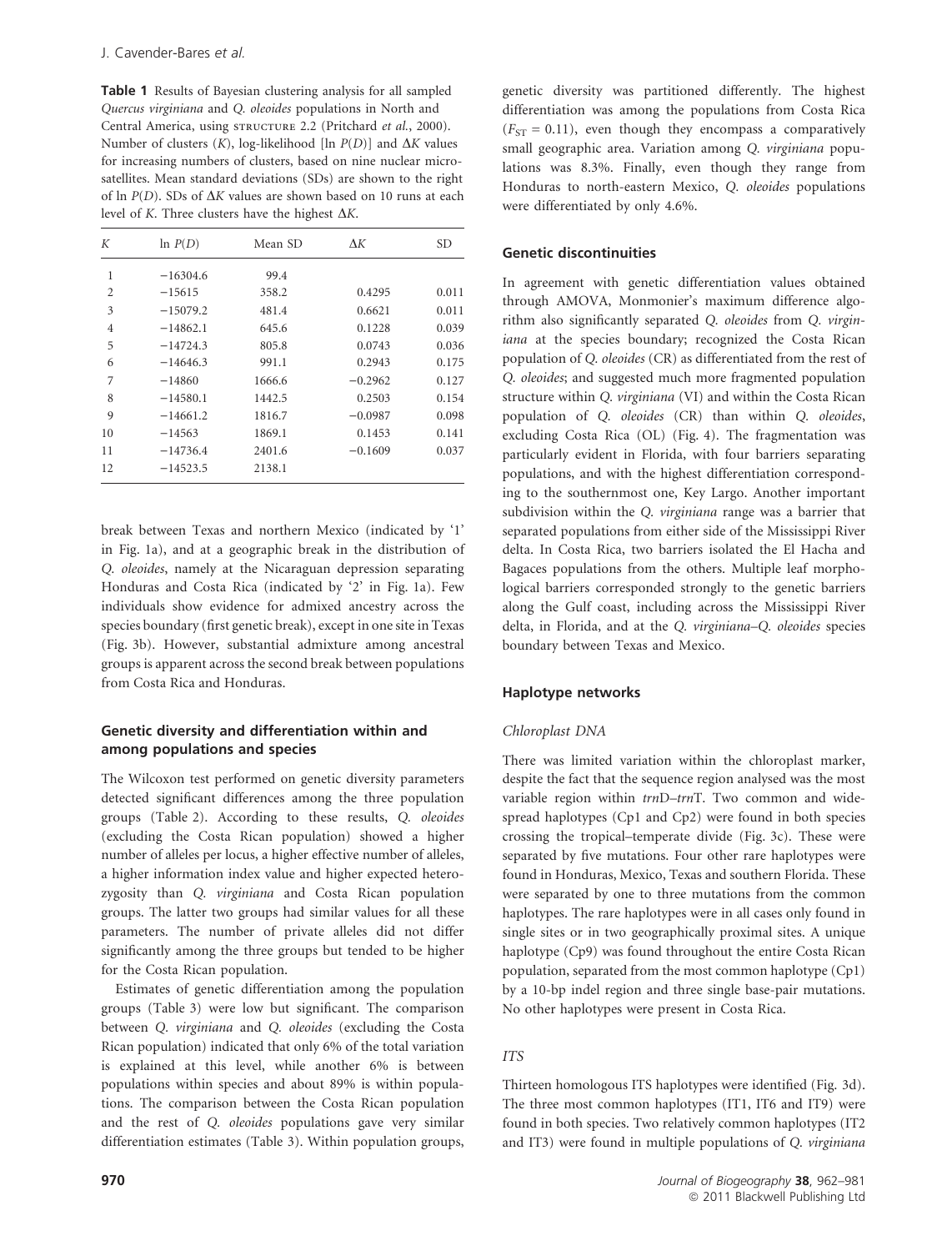#### Live oak phylogeography and climate adaptation



Figure 3 (a) Proportion of ancestry assigned to individuals of Quercus virginiana and Q. oleoides based on nine nuclear simple sequence repeat microsatellite loci. The x-axis represents the 424 individuals in the analysis. Three populations gave the highest  $\Delta K$ . Larger numbers of clusters were much lower; see Table 2. (b) Ancestral groups based on the STRUCTURE analysis are colour-coded, and the mean proportion of ancestry for the three groups at each sampling location is shown. Pie charts showing groups are not proportional to scale  $(n = 424)$ . (c) Haplotype maps and networks for chloroplast sequences in the trnD–trnT region. Pie charts on the maps are proportional to the number of samples in each region ( $n = 220$ ). (d) Internal transcribed spacer haplotypes. Pie charts on the map are proportional to the number of samples in each region ( $n = 57$ ). (e) The third intron of the nitrate reductase gene (NIA-i3). Pie charts are proportional to the number of samples in each region ( $n = 79$ ). Numbers on maps (c)–(e) correspond to haplotypes in the adjacent networks.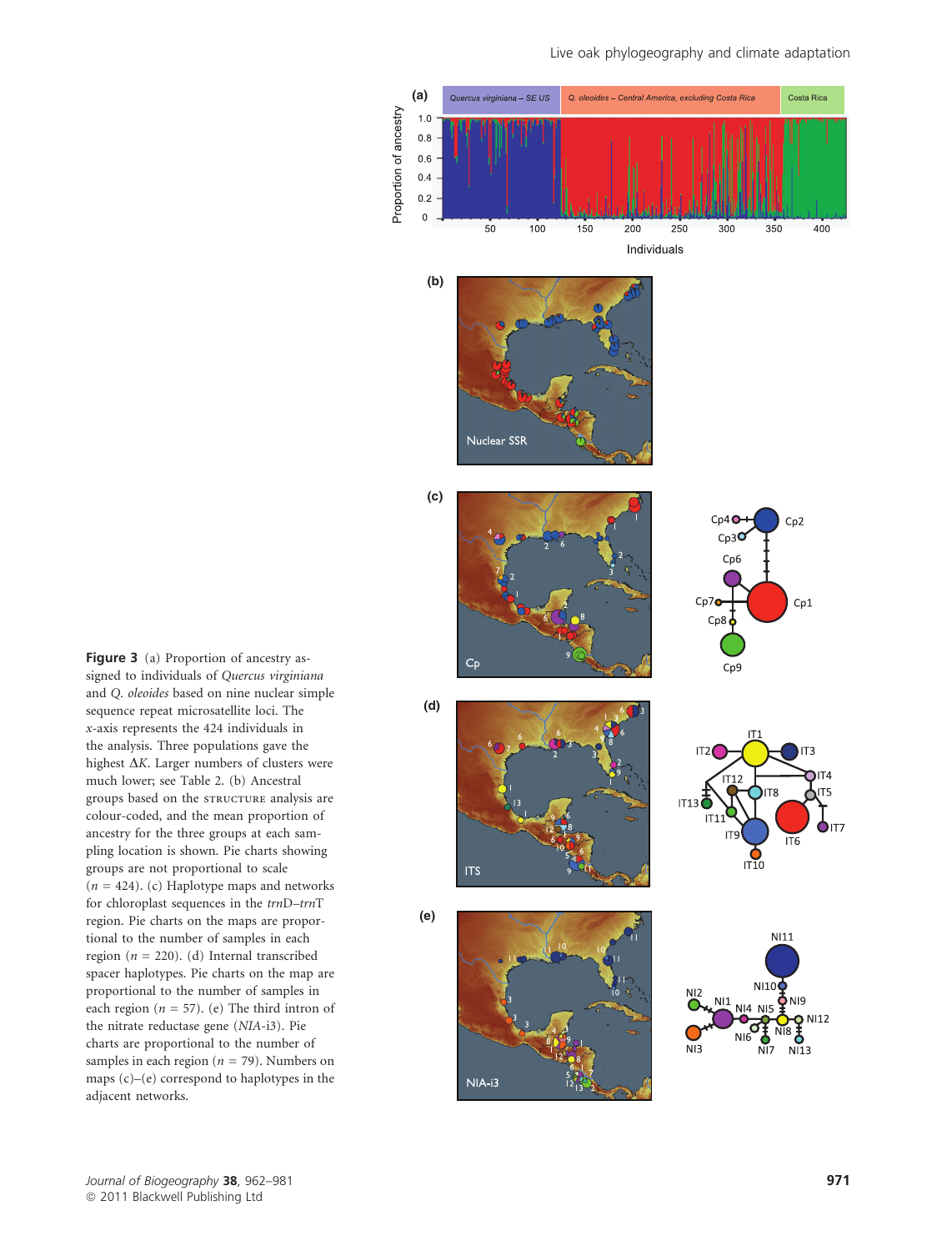**Table 2** Mean ( $\pm$ SE) number of alleles (A), number of effective alleles (A<sub>c</sub>), information index of alleles (I), number of private alleles (A<sub>n</sub>) and expected heterozygosity (He) based on nine nuclear microsatellites for the major live oak clusters identified in Table 1 in North and Central America: Quercus virginiana, Q. oleoides (excluding the Costa Rican population) and the Costa Rican population of Q. oleoides. Significant differences are indicated by different letters with a P cut-off of 0.05 using Wilcoxon nonparametric tests.

| Wilcoxon test-score means                |                 |                  |                    |                    |                     |                     |
|------------------------------------------|-----------------|------------------|--------------------|--------------------|---------------------|---------------------|
| Level                                    | No. populations | A                | $A_{\rho}$         |                    | $A_{n}$             | He                  |
| Q. virginiana                            | 22              | 4.32 $(0.397)^a$ | 3.33 $(0.254)^a$   | $1.15(0.085)^{a}$  | $0.091 (0.028)^a$   | $0.595(0.030)^{a}$  |
| O. oleoides (excl. Costa Rica)           | 25              | $6.24 (0.290)^b$ | 4.29 $(0.139)^{b}$ | 1.51 $(0.038)^{b}$ | $0.093$ $(0.025)^a$ | $0.712 (0.009)^{b}$ |
| Costa Rican population of<br>O. oleoides |                 | 4.41 $(0.467)^a$ | $2.83(0.183)^a$    | $1.11 (0.081)^a$   | $0.095(0.045)^{a}$  | $0.576$ $(0.029)^a$ |

Table 3 Analysis of molecular variance (AMOVA) of nine nuclear microsatellites using  $F_{ST}$ : (1) within and among populations of Q. virginiana (VI); (2) within and among populations of Q. oleoides, excluding the Costa Rican population (OL); (3) within and among the Costa Rican population of Q. oleoides (CR); (4) hierarchically between the Costa Rican population (CR) and the rest of Q. oleoides (OL); and (5) hierarchically between VI and OL population groups. Similar results were obtained using  $R_{ST}$  (Appendix S3).

|                                                            |            | AMOVA results using $F_{ST}$ |                        |  |  |  |  |  |
|------------------------------------------------------------|------------|------------------------------|------------------------|--|--|--|--|--|
|                                                            | Variance   | Percentage                   |                        |  |  |  |  |  |
| Source of variation<br>d.f.<br>SS                          | components | of variation                 | F-statistics†          |  |  |  |  |  |
| (1) Q. virginiana                                          |            |                              |                        |  |  |  |  |  |
| Among populations of Q. virginiana<br>21<br>150.4          | 0.32       | 8.32                         | $F_{ST} = 0.09***$     |  |  |  |  |  |
| Within populations<br>226<br>806.3                         | 3.57       | 91.68                        |                        |  |  |  |  |  |
| Total<br>247<br>956.7                                      | 3.89       |                              |                        |  |  |  |  |  |
| (2) Q. oleoides – Central America (excluding Costa Rica)   |            |                              |                        |  |  |  |  |  |
| Among populations of Q. oleoides<br>24<br>165.9            | 0.17       | 4.56                         | $F_{ST} = 0.05***$     |  |  |  |  |  |
| Within populations<br>1625.7<br>445                        | 3.65       | 95.44                        |                        |  |  |  |  |  |
| Total<br>1791.7<br>469                                     | 3.83       |                              |                        |  |  |  |  |  |
| (3) O. oleoides – Costa Rica                               |            |                              |                        |  |  |  |  |  |
| Among populations of Q. oleoides - Costa Rica<br>59.9<br>6 | 0.39       | 11.10                        | $F_{ST} = 0.11***$     |  |  |  |  |  |
| Within populations<br>123<br>386.7                         | 3.14       | 88.9                         |                        |  |  |  |  |  |
| Total<br>129<br>446.7                                      | 3.54       |                              |                        |  |  |  |  |  |
| (4) O. oleoides – Costa Rica and Central America           |            |                              |                        |  |  |  |  |  |
| Between Costa Rica and Central America<br>66.1<br>1        | 0.28       | 6.96                         | $F_{\rm CT} = 0.07***$ |  |  |  |  |  |
| Among populations within groups<br>30<br>225.9             | 0.22       | 5.35                         | $F_{SC} = 0.06***$     |  |  |  |  |  |
| Within populations<br>2012.5<br>568                        | 3.54       | 87.69                        | $F_{ST} = 0.13***$     |  |  |  |  |  |
| Total<br>599<br>2304.5                                     | 4.04       |                              |                        |  |  |  |  |  |
| (5) Q. virginiana and Q. oleoides (excluding Costa Rica)   |            |                              |                        |  |  |  |  |  |
| Between Q. virginiana and Q. oleoides<br>85.5              | 0.24       | 5.87                         | $F_{CT} = 0.06***$     |  |  |  |  |  |
| Among populations within groups<br>316.36<br>45            | 0.22       | 5.50                         | $F_{SC} = 0.06***$     |  |  |  |  |  |
| Within populations<br>671<br>2432                          | 3.62       | 88.63                        | $F_{ST} = 0.12$        |  |  |  |  |  |
| Total<br>717<br>2833.9                                     | 4.09       |                              |                        |  |  |  |  |  |

 $\dagger F_{CT}$  = the proportion of variation among groups;  $F_{SC}$  = the proportion of variation among populations within groups; and  $F_{ST} = F_{CT} + F_{SC}$ . \*\*\* $P < 0.001$ .

but not in Q. oleoides. One haplotype (IT13) was found only in Mexico in one location; three haplotypes (IT8, IT10, IT12), were found exclusively in Belize and Honduras; and two (IT11, IT5) were unique to Costa Rica.

### $NIA-i3$

There was no overlap in NIA-i3 haplotypes across the species boundary between Q. virginiana and Q. oleoides (Fig. 3e). Quercus virginiana showed low haplotype diversity, with one widespread haplotype (NI1) found in all sites and a less common one (NI2) found in three sites east of the Mississippi River. Neither haplotype was found in Q. oleoides. Much higher haplotype diversity was found in Q. oleoides, particularly in the Belize/Honduras region, as well as in Costa Rica. A single haplotype (NI10) was found throughout Mexico; it also occurred in northern and southern Belize. A total of six haplotypes were found in Belize (NI1, NI3, NI4, NI8, NI9) and Honduras (NI1, NI8, NI12), with two shared between them. Only two of these (NI1, NI12) were also found in Costa Rica. Five additional haplotypes were unique to Costa Rica (NI2, NI5, NI6, NI7, NI13).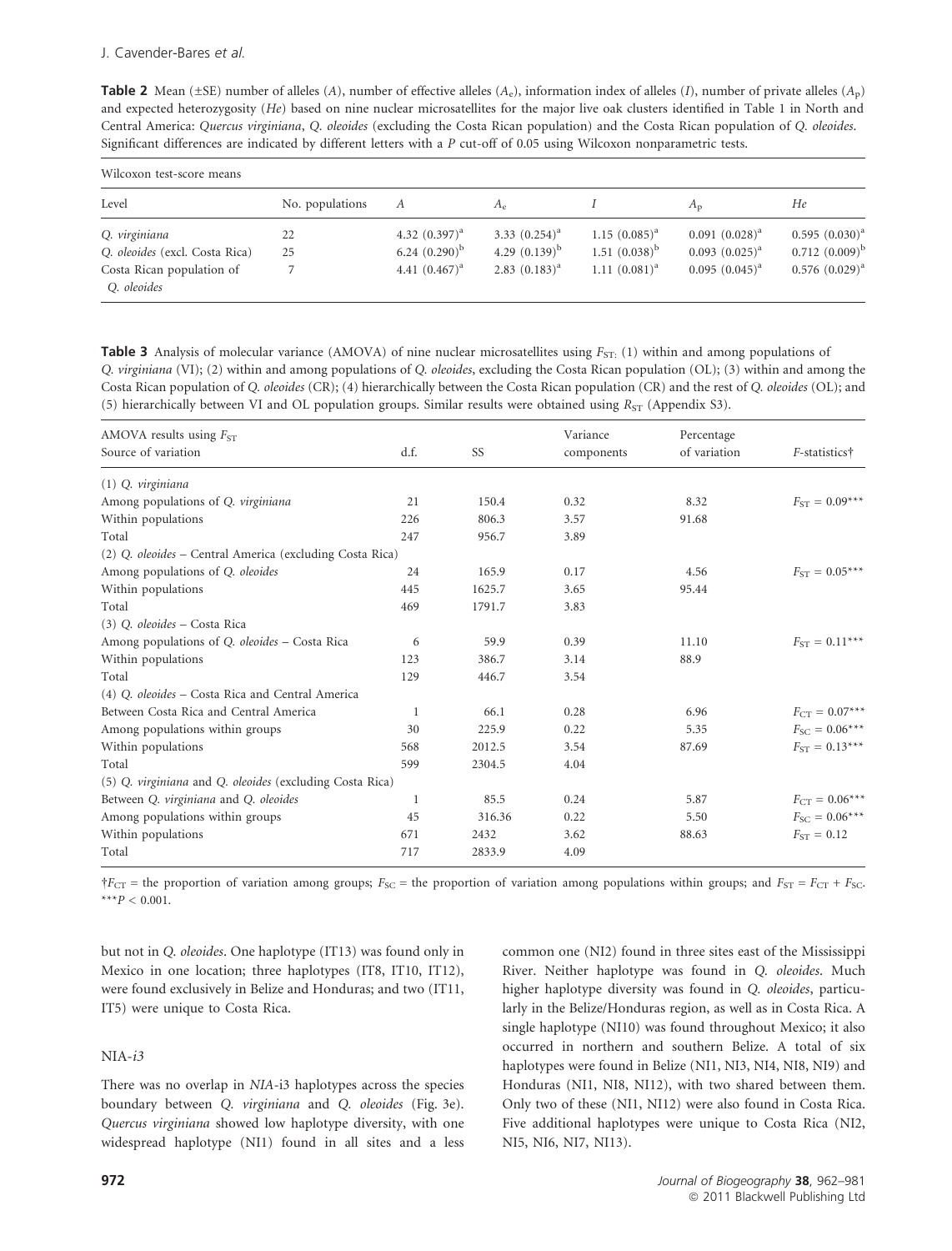

Figure 4 Genetic (white) and morphological (black) boundaries among populations of Quercus virginiana and Q. oleoides, obtained with Monmonier's maximum difference algorithm for genetic distances derived from nuclear simple sequence repeat microsatellite frequencies, and Euclidean distances calculated from leaf area and shape. Coast contours for the present-day sea level and a 25-m sea-level rise are shown. These sea levels would have occurred during interglacial periods of the Pleistocene (Miller et al., 2005). The simulation of sea-level rise in the base map was created using Earth elevational data from the NASA Satellite Radar Topography Mission (Farr et al., 2007) using the program OMNIGLYPH 5.2 (Lehman, 2007).

# Divergence time estimates and population demographics using the isolation with migration model

#### Texas–Mexico disjunction at the species boundary

Assuming a generation time of 120 years, we estimate the divergence time between Q. oleoides and Q. virginiana to be 1.48 Ma for the low mutation rate, 0.99 Ma for the high mutation rate, and 1.2 Ma for the mean mutation rate (Table 4). The ancestral population size  $(q_A)$  is estimated to be high ( $\approx$  143,000 to 214,000 individuals), as are the derived population sizes ( $q_{VI}$  and  $q_{OL}$ ) for both species (Q. virginiana  $\approx$  9000 to 14,000; *O. oleoides*  $\approx$  12,000 to 19,000; for high and low mutation rates, respectively). Extremely low migration rates following the split are indicated (Q. virginiana:  $9.82 \times 10^{-7}$  to  $1.47 \times 10^{-6}$ ; Q. oleoides:  $4.9 \times 10^{-7}$  to 7.34  $\times$  10<sup>-7</sup> individuals year<sup>-1</sup>), with higher migration from Q. virginiana to Q. oleoides than in the reverse direction. Increasing the generation time to 220 years increases the divergence time to range between 1.5 and 2.3 Ma; it slightly decreases the ancestral and derived population sizes and lowers the migration rates (Table 4).

# Costa Rica–Honduras split

At the population-level split between Costa Rica and Honduras, the IMa model estimated a divergence time of 231 to 347 ka for the low and high mutation rates, respectively (mean mutation rate: 231 ka), for a 120-year generation time (Table 4). The ancestral population size  $(q_A)$  is estimated to be moderate ( $\approx$  62,000 to 93,000 individuals) and the derived Honduran and Costa Rican population sizes asymmetrical (Honduras:  $\approx$  7100 to 11,000; Costa Rica:  $\approx$  1800 to 2600, for high and low mutation rates, respectively). Low migration following the split is indicated (Honduras:  $2.5 \times 10^{-6}$  to  $3.7 \times 10^{-6}$ ; Costa Rica:  $2.2 \times 10^{-6}$  to  $3.3 \times 10^{-6}$  individuals year<sup>-1</sup>), with slightly higher migration from Honduras to Costa Rica than in the reverse direction. Increasing the generation time to 220 years increases the divergence time from 365 to 548 ka (mean mutation rate: 436 ka), and slightly lowers the estimated population sizes before and after the split, as well as the migration rates.

### **DISCUSSION**

Two major genetic breaks that correspond to major geographic disjunctions (Fig. 1a) occur within the distributions of Q. oleoides and its temperate sister taxon, Q. virginiana. The first is between Mexico and Texas, corresponding to the species boundary, with divergence times estimated in the late Miocene to mid-Pleistocene (Fig. 3; Table 4). Range restriction as a result of differentiation in climatic tolerance may be important in preventing secondary contact between the species. The current climatic niches of the two species differ and correspond to a  $3^{\circ}$ C evolutionary shift in critical freezing temperature, with minimal population-level variation (Fig. 2). The second major genetic break is more recent and occurs within Q. oleoides between Costa Rica and the rest of Middle America (Fig. 3). Divergence time estimates fall within the mid- to late Pleistocene (Table 4) and may correspond to orographic effects and local climate changes generated by the rise of the volcanic mountain belt in northwestern Costa Rica. Genetic diversity is lower in Q. virginiana than in Q. oleoides (Table 2), which may reflect population declines in the temperate zone during glacial periods when cold-sensitive, broadleaved evergreen trees would have been forced into refugia further south than their current distributions. The greater differentiation among populations of Q. virginiana (Table 3) may reflect fragmentation during glacial cycles as well as barriers created or exacerbated by interglacial sea-level rise. The higher diversity and gene flow in the tropical species is consistent with a more stable historical climate in the tropics. Genetic breaks throughout the distributions of these taxa were matched by differentiation in leaf morphology, indicating that morphological variation shows an historical signature similar to that of neutral markers.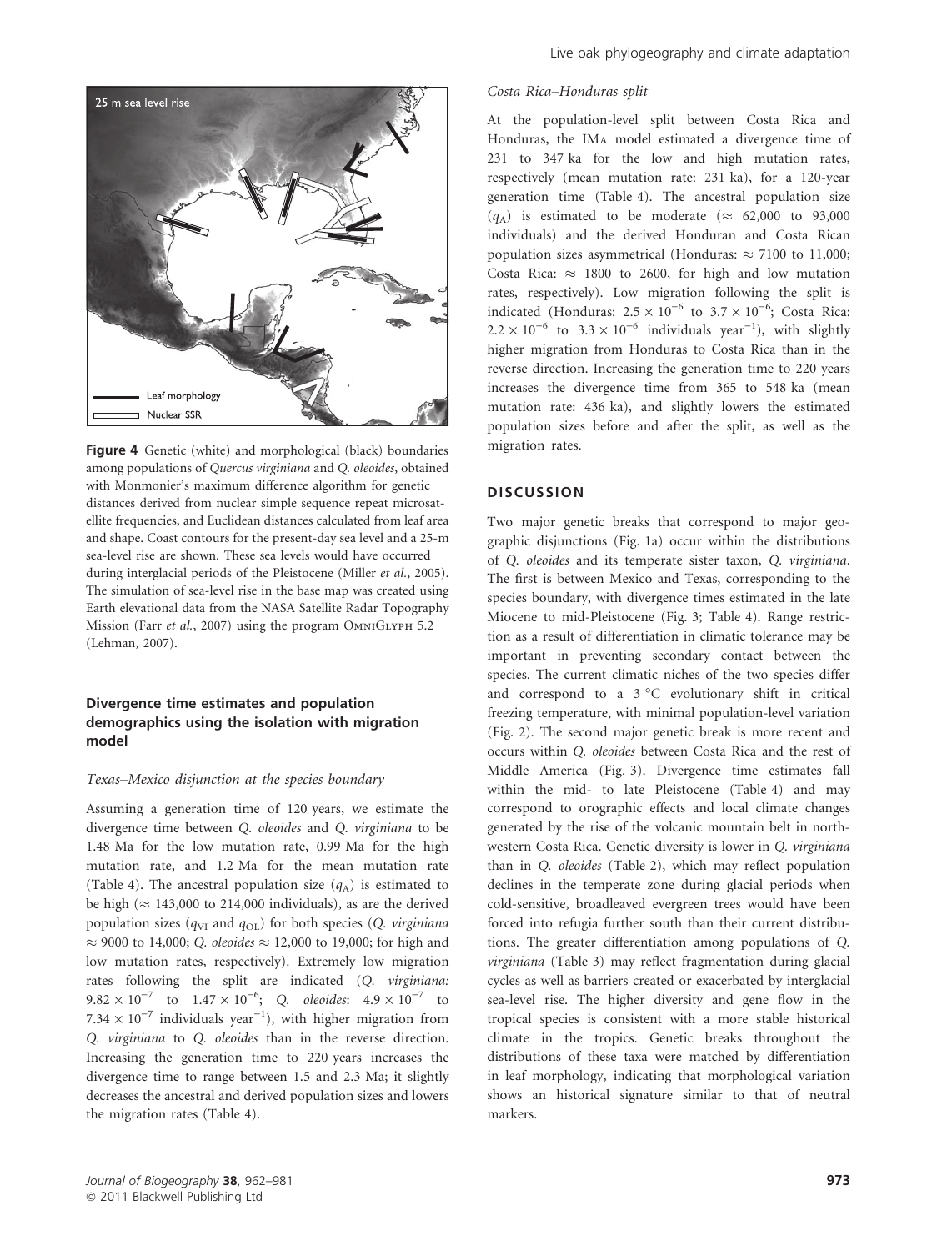Table 4 Results of the isolation with migration model (IMa) for the two major genetic breaks, one between the two species, Quercus oleoides and *O. virginiana*, and the other between the *O. oleoides* populations from Costa Rica and Honduras, based on nine nuclear microsatellites, the internal transcribed spacer region (ITS), the third intron of the nitrate reductase gene (NIA-i3) and chloroplast sequences. The parameters are as follows: t, time since divergence (years);  $q_{VI}$  and  $q_{OL}$ , size of derived populations of Q. virginiana (VI) and Q. oleoides excluding Costa Rica (OL), respectively;  $q_A$ , size of ancestral population before the split;  $m_{\text{VI}\rightarrow\text{OL}}$  and  $m_{\text{OL}\rightarrow\text{VI}}$ , migration rates in individuals per year of Q. virginiana (VI) to Q. oleoides (OL) and vice versa, respectively. For the second split:  $q_{\text{CIR}}$  and  $q_{\text{HNb}}$  size of derived populations of Q. oleoides from Costa Rica (CR) and from Honduras (HN), respectively;  $q_A$ : size of ancestral population before the split;  $m_{\text{CR}\rightarrow\text{HN}}$  and  $m_{\text{HN}\rightarrow\text{CR}}$ , migration rates in individuals per year from Costa Rica to Honduras and vice versa, respectively. Values for estimated parameters are calculated using geometric means of mutation rates for all loci using low, high and mean mutation rate estimates calculated with generation times (G) of 120 years or 220 years. The 90% highest posterior density (HPD) + and – range around the parameter estimate is given on the right.

|                                                     | Low mutation                        |                                               | High mutation         |                                               | Mean mutation         |                                               |  |
|-----------------------------------------------------|-------------------------------------|-----------------------------------------------|-----------------------|-----------------------------------------------|-----------------------|-----------------------------------------------|--|
|                                                     | rate                                | 90% HPD                                       | rate                  | 90% HPD                                       | rate                  | 90% HPD                                       |  |
| Split 1: Quercus virginiana versus Quercus oleoides |                                     |                                               |                       |                                               |                       |                                               |  |
| $G = 120$                                           |                                     |                                               |                       |                                               |                       |                                               |  |
| t                                                   | 1,479,577                           | $+4.2 \times 10^5$ , $-3.1 \times 10^5$       | 986,620               | $+2.8 \times 10^5$ , $-2.1 \times 10^5$       | 1,176,858             | $+3.3 \times 10^5$ , $-2.5 \times 10^5$       |  |
| $q_{VI}$                                            | 13,546                              | $+3.7 \times 10^3$ , $-3.2 \times 10^3$       | 9033                  | $+2.4 \times 10^3$ , $-2.2 \times 10^3$       | 10,775                | $+2.9 \times 10^3$ , $-2.6 \times 10^3$       |  |
| $q_{OL}$                                            | 18,576                              | $+4.7 \times 10^3$ , $-3.9 \times 10^3$       | 12,387                | $+3.2 \times 10^3$ , $-2.6 \times 10^3$       | 14,775                | $+3.1 \times 10^{3}$ , $-3.3 \times 10^{3}$   |  |
| $q_A$                                               | 213,841                             | $+9.8 \times 10^4$ , $-6.3 \times 10^3$       | 142,595               | $+6.5 \times 10^4$ , $-4.2 \times 10^4$       | 170,090               | $+7.8 \times 10^4$ , $-5.0 \times 10^4$       |  |
| $m_{VI\rightarrow OL}$                              | $9.82\times10^{-7}$                 | $+5.7 \times 10^{-7}$ , $-4.3 \times 10^{-7}$ | $1.47\times10^{-6}$   | $+8.6 \times 10^{-7}$ , $-6.5 \times 10^{-7}$ | $1.23\times10^{-6}$   | $+7.2 \times 10^{-7}$ , $-5.4 \times 10^{-7}$ |  |
| $m_{\text{OL}\rightarrow\text{VI}}$                 | $4.9 \times 10^{-7}$                | $+7.1 \times 10^{-7}$ , $-2.5 \times 10^{-7}$ | $7.34 \times 10^{-7}$ | $+4.7 \times 10^{-7}$ , $-3.8 \times 10^{-7}$ | $6.16 \times 10^{-7}$ | $+3.9 \times 10^{-7}$ , $-3.2 \times 10^{-7}$ |  |
| $G = 220$                                           |                                     |                                               |                       |                                               |                       |                                               |  |
| t                                                   | 2,331,142                           | $+6.6 \times 10^5$ , $-4.9 \times 10^5$       | 1,554,465             | $+4.4 \times 10^5$ , $-3.3 \times 10^5$       | 1,854,194             | $+5.2 \times 10^5$ , $-3.3 \times 10^5$       |  |
| $q_{\rm VI}$                                        | 11,643                              | $+3.1 \times 10^3$ , $-2.8 \times 10^3$       | 7764                  | $+2.1 \times 10^3$ , $-1.9 \times 10^3$       | 9261                  | $+2.5 \times 10^3$ , $-2.2 \times 10^3$       |  |
| $q_{OL}$                                            | 15,964                              | $+4.1 \times 10^3$ , $-3.4 \times 10^3$       | 10,645                | $+2.7 \times 10^3$ , $-2.2 \times 10^3$       | 12,698                | $+2.6 \times 10^3$ , $-2.9 \times 10^3$       |  |
| $q_A$                                               | 183,773                             | $+8.4 \times 10^4$ , $-5.4 \times 10^4$       | 122,544               | $+5.6 \times 10^4$ , $-3.6 \times 10^4$       | 146,173               | $+6.7 \times 10^4$ , $-4.3 \times 10^4$       |  |
| $m_{VI\rightarrow OL}$                              | $6.23 \times 10^{-7}$               | $+3.6 \times 10^{-7}$ , $-2.7 \times 10^{-7}$ | $9.34 \times 10^{-7}$ | $+5.5 \times 10^{-7}$ , $-4.1 \times 10^{-7}$ | $7.83\times10^{-7}$   | $+4.6 \times 10^{-7}$ , $-3.4 \times 10^{-7}$ |  |
| $m_{\text{OL}\rightarrow\text{VI}}$                 | $3.11 \times 10^{-7}$               | $+4.5 \times 10^{-7}$ , $-1.6 \times 10^{-7}$ | $4.66 \times 10^{-7}$ | $+3.0 \times 10^{-7}$ , $-2.4 \times 10^{-7}$ | $3.91 \times 10^{-7}$ | $+2.5 \times 10^{-7}$ , $-2.0 \times 10^{-7}$ |  |
|                                                     | Split 2: Costa Rica versus Honduras |                                               |                       |                                               |                       |                                               |  |
| $G = 120$                                           |                                     |                                               |                       |                                               |                       |                                               |  |
| t                                                   | 347,591                             | $+6.6 \times 10^5$ , $-1.7 \times 10^5$       | 231,782               | $+4.9 \times 10^5$ , $-1.2 \times 10^2$       | 276,474               | $+5.8 \times 10^5$ , $-1.4 \times 10^5$       |  |
| $q_{CR}$                                            | 2645                                | $+1.9 \times 10^3$ , $-1.2 \times 10^3$       | 1764                  | $+1.3 \times 10^3$ , $-7.8 \times 10^2$       | 2104                  | $+1.5 \times 10^3$ , $-9.3 \times 10^2$       |  |
| $q_{HN}$                                            | 10,705                              | $+6.5 \times 10^3$ , $-4.0 \times 10^3$       | 7138                  | $+4.4 \times 10^3$ , $-2.7 \times 10^3$       | 8515                  | $+5.2 \times 10^3$ , $-3.2 \times 10^3$       |  |
| $q_A$                                               | 92,717                              | $+6.7 \times 10^4$ , $-3.3 \times 10^4$       | 61,826                | $+4.4 \times 10^4$ , $-2.2 \times 10^4$       | 73,747                | $+5.3 \times 10^4$ , $-2.6 \times 10^4$       |  |
| $m_{\text{CR}\rightarrow\text{HN}}$                 | $2.18\times10^{-6}$                 | $+4.0 \times 10^{-6}$ , $-1.7 \times 10^{-6}$ | $3.28 \times 10^{-6}$ | $+6.0 \times 10^{-6}$ , $-2.6 \times 10^{-6}$ | $2.75\times10^{-6}$   | $+5.0 \times 10^{-6}$ , $-2.1 \times 10^{-6}$ |  |
| $m_{\text{HN}\rightarrow\text{CR}}$                 | $2.47 \times 10^{-6}$               | $+5.1 \times 10^{-6}$ , $-1.7 \times 10^{-6}$ | $3.70 \times 10^{-6}$ | $+4.9 \times 10^{-6}$ , $-2.6 \times 10^{-6}$ | $3.10 \times 10^{-6}$ | $+4.1 \times 10^{-6}$ , $-2.2 \times 10^{-6}$ |  |
| $G = 220$                                           |                                     |                                               |                       |                                               |                       |                                               |  |
| t                                                   | 547,645                             | $+1.0 \times 10^6$ , $-2.7 \times 10^5$       | 365,184               | $+7.7 \times 10^5$ , $-1.8 \times 10^5$       | 435,598               | $+9.2 \times 10^5$ , $-2.2 \times 10^5$       |  |
| $q_{CR}$                                            | 2273                                | $+1.7 \times 10^3$ , $-1.0 \times 10^3$       | 1516                  | $+1.1 \times 10^3$ , $-6.7 \times 10^2$       | 1808                  | $+1.3 \times 10^3$ , $-8.0 \times 10^2$       |  |
| $q_{HN}$                                            | 9200                                | $+5.6 \times 10^3$ , $-3.5 \times 10^3$       | 6135                  | $+3.7 \times 10^3$ , $-2.3 \times 10^3$       | 7317                  | $+4.5 \times 10^3$ , $-2.8 \times 10^3$       |  |
| $q_A$                                               | 79,680                              | $+5.7 \times 10^4$ , $-2.8 \times 10^4$       | 53,133                | $+3.8 \times 10^4$ , $-1.9 \times 10^4$       | 63,378                | $+4.6 \times 10^4$ , $-2.3 \times 10^4$       |  |
| $m_{\text{CR}\rightarrow\text{HN}}$                 | $1.39 \times 10^{-6}$               | $+2.5 \times 10^{-6}$ , $-1.1 \times 10^{-6}$ | $2.08\times10^{-6}$   | $+3.8 \times 10^{-6}$ , $-1.6 \times 10^{-6}$ | $1.74\times10^{-6}$   | $+3.2 \times 10^{-6}$ , $-1.4 \times 10^{-6}$ |  |
| $m_{\rm H N \rightarrow CR}$                        | $1.57 \times 10^{-6}$               | $+1.0 \times 10^{-6}$ , $-2.7 \times 10^{-5}$ | $2.35 \times 10^{-6}$ | $+7.7 \times 10^{-5}$ , $-1.8 \times 10^{-5}$ | $1.97 \times 10^{-6}$ | $+9.2 \times 10^{-5}$ , $-2.2 \times 10^{-5}$ |  |

### The Quercus oleoides and Q. virginiana genetic, climatic and adaptive split

Our results show clear genetic differentiation between Q. oleoides and Q. virginiana between south-eastern North America and north-eastern Mexico, indicating a distinct species boundary (Muller, 1961; Nixon & Muller, 1997) rather than a series of clinal populations. The Bayesian clustering analysis of nuclear microsatellites indicates a definitive break between the species (Table 1; Fig. 3a), with possibly some admixture only in Texas. The NIA-i3 network supports this break. The two temperate haplotypes (NI10 and NI1) are found only in Q. virginiana, while all other haplotypes are found only in Q. oleoides (Fig. 3e). Graham (1999b) summarized floristic affinities across this disjunction, noted earlier by others (Fernald, 1931; McVaugh, 1943; Miranda & Sharp, 1950; Graham, 1975). These disjunctions have been supported with molecular data (Hoey & Parks, 1991, 1994; Morris et al., 2008), and reviewed by Jaramillo-Correa et al. (2009), showing that a common break occurs between north-eastern Texas and northeastern Mexico at the tropical–temperate divide around the Tropic of Capricorn (Fig. 1a). Here, a number of temperate genera reach their southern limits. Among the plant taxa that show disjunctions across this gap are species of Acer, Alnus, Carpinus, Carya, Cercis, Cornus, Fagus, Fraxinus, Juglans, Liquidambar, Magnolia, Myrica, Ostrya, Platanus, Prunus, Rhus, Smilax, Tilia and Ulmus (Martin & Harrell, 1957; Graham, 1999a). The cause of this gap has not been resolved,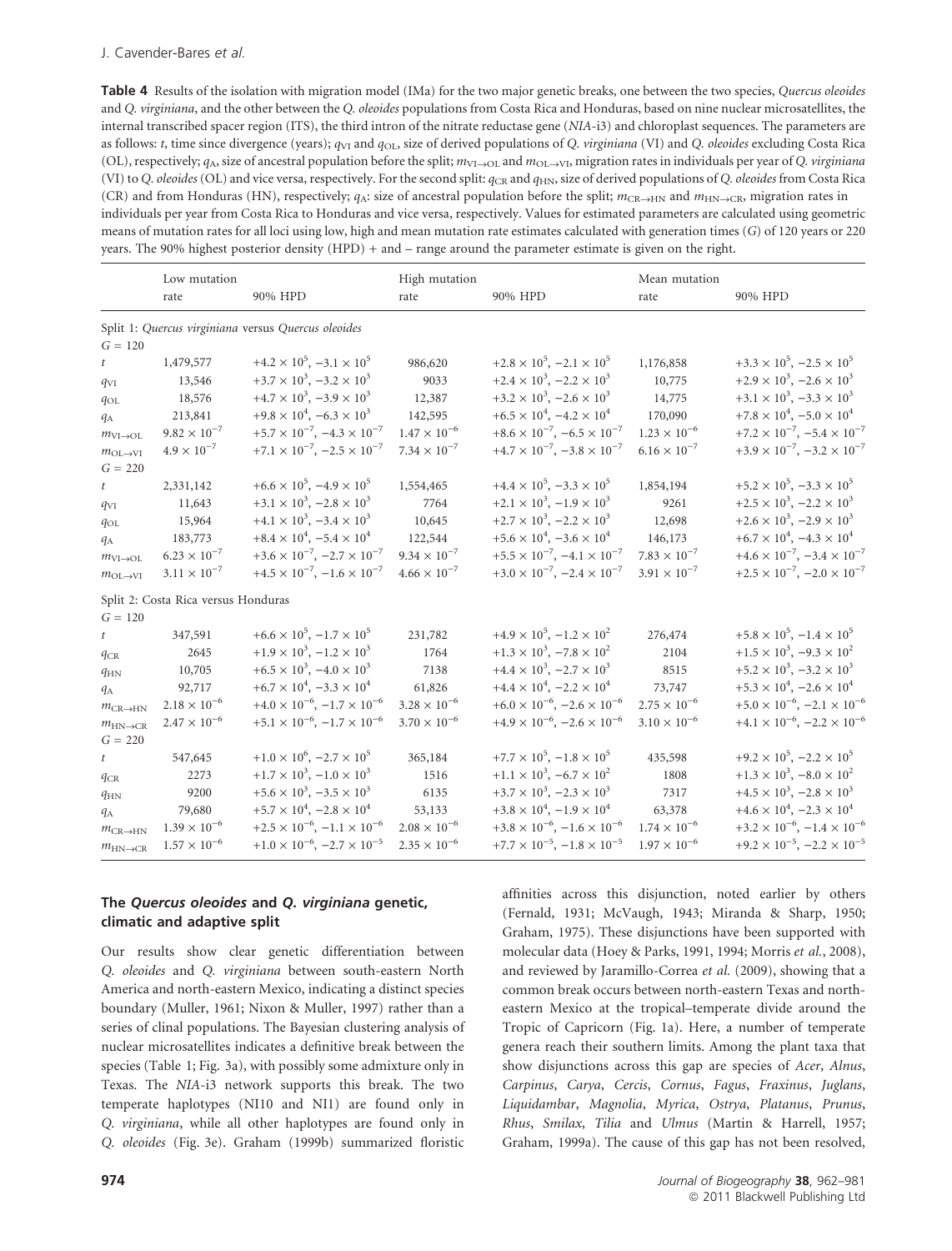but is hypothesized to result from climatic warming and drying during the late Miocene to early Pleistocene (Graham, 1999a). The biotic affinities across this region are largely deeper in history than the species level, implying a substantial period of geographic isolation. The current distribution of Q. oleoides matches nearly perfectly the floristic Province of the Gulf of Mexico (Fig. 1a), suggesting that climate plays an important role in circumscribing its range. Our estimate of the divergence time between Q. oleoides and Q. virginiana of 1.5 to 2.3 Ma for the low mutation rate, depending on generation time, and of 0.99 to 1.6 Ma for the high mutation rate (Table 4) suggests that speciation in the live oaks may have been driven by the same forces that caused disjunctions in other taxa.

The pattern of haplotype variation for the chloroplast suggests an 'out of the tropics' colonization hypothesis for Q. virginiana (Fig. 3c), although phylogenetic relationships that would clarify this remain unresolved. The common and widespread Cp1 and Cp2 haplotypes are found both in the tropics and further north. Cp1, abundant at its southern extent in Honduras and extending northwards, is the more central and potentially the most ancestral haplotype in the network. Cp2 extends northwards from its southern extent in Belize. All of the external haplotypes are only found in specific regions and are therefore likely to be more recent. The NIA-i3 haplotype network is consistent with a tropical origin for the live oaks. High haplotype diversity in Q. oleoides in the Honduras/Belize region contrasts with the relatively depauperate and potentially more recent haplotypes of Q. virginiana (NI10 and NI11) that extend from the tropical haplotypes NI9 and NI8 (Fig. 3e).

If an 'out of the tropics' scenario is correct, the lower critical leaf-freezing temperatures in Q. virginiana populations compared with Q. oleoides populations (Fig. 2c) can be interpreted as an adaptive shift in the physiological tolerance of winter that would have been critical to colonization of the temperate zone. Quercus virginiana populations demonstrated a greater ability to acclimatize to cold and to increase freezing tolerance after exposure to chilling temperatures than Q. oleoides populations, resulting in a 3 °C greater leaf-freezing tolerance (Fig 2a and b). The MAXENT models indicate that Q. virginiana has a climatic envelope with significantly lower minimum temperatures than Q. oleoides, and both species distributions are well predicted by minimum temperatures.

Freezing temperatures are strongly implicated in limiting the ranges of species (Burke et al., 1976; Körner & Larcher, 1988; Tyree & Cochard, 1996; Guy, 2003; Cavender-Bares, 2005; Cavender-Bares et al., 2005), and freezing tolerance has been hypothesized to be an important barrier to range expansion (Wiens, 2004; Wiens et al., 2006; Donoghue, 2008). The differentiation in freezing tolerance and in climatic envelopes between the two species may thus serve as a barrier to colonization of Q. oleoides north of the Mexican lowlands and may be critical in preventing secondary contact. This is consistent with the lower migration rates of Q. oleoides northwards than of Q. virginiana southwards (Table 4). Climate adaptation may thus explain the very limited gene exchange between Q. oleoides and Q. virginiana.

There was little evidence for an increase in low-temperature tolerance with latitude within each species (Fig. 2c). A previous study with only two populations per species found greater freezing tolerance in the North Carolina population at the northern range limit than in the Florida population, although a much higher proportion of variation was explained at the species level (Cavender-Bares, 2007). The extent of local adaptation within species is a subject of ongoing investigation, but the lack of intraspecific variation found here suggests that the evolution of low-temperature tolerance may be constrained and that adaptation to freezing stress may have occurred early in the colonization of the temperate zone.

# Geographic break between populations of Quercus oleoides in north-western Costa Rica and Honduras

The second important geographic break found in the live oak distribution occurs between southern Honduras and northwestern Costa Rica within Q. oleoides, and is considerably more recent (Table 4). This break is evident in the Bayesian clustering analysis (Fig. 3a and b), which indicates a distinct ancestral group in Costa Rica, with some mixed ancestry in Honduras. In addition, five NIA-i3 haplotypes are unique to Costa Rica. The differentiation of Costa Rica from the rest of the species is most strongly supported by a fixed, unique chloroplast haplotype throughout the Costa Rican population (Fig. 3c), indicating a long period of geographic isolation. Given that the chloroplast is maternally inherited in oaks and dispersed through seeds (Dumolin et al., 1995), the clearer differentiation in the chloroplast between Honduras and Costa Rica (Fig. 3c) compared with in the nuclear markers (Fig. 3b, 3d, 3e) may reflect longer-distance dispersal of wind-transported pollen relative to seeds. Greater differentiation in the chloroplast also reflects the fact that chloroplasts are more sensitive to genetic drift than are nuclear markers because of their haploid status and, hence, lower effective population sizes. Chloroplast patterns are thus more likely to reflect colonization history, while nuclear markers reflect gene exchange.

There are three major alternative explanations for the disjunction and genetic break between Q. oleoides from Costa Rica and Honduras (Fig. 1b–d), which also appears in pitvipers, and other vertebrates (Castoe et al., 2009), and is emerging as a pattern in tropical tree species (M. Poelchau, University of Georgia, pers. comm.). First, uplift of the Central American land bridge led to the formation of an expanding island archipelago in Central America during the Miocene and Pliocene (23–2.6 Ma), which closed near the end of the Pliocene (Fig. 1b, Coates & Obando, 1996; Alvarado et al., 2007). These islands could have been colonized through rare dispersal events leading to long-term isolation and population divergence; however, this explanation is not supported by the divergence time estimates that post-date the closure of these islands.

At the other temporal extreme, anthropogenic land use change in coastal Central America over the last 5000 years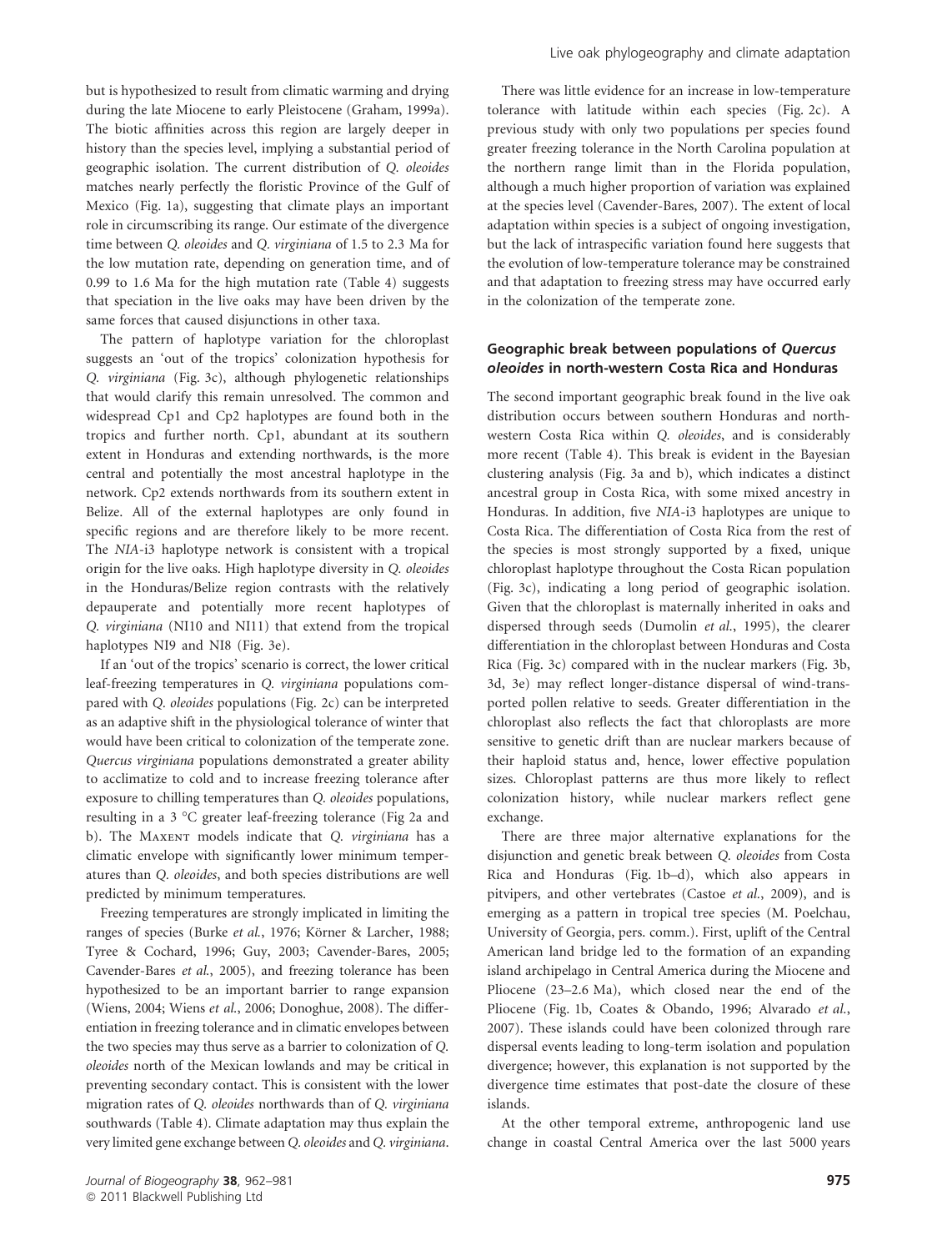could have contributed to the disjunction. Coastal Nicaragua was one of the earliest regions to be developed, in conjunction with European settlement. Anthropogenic influences may have reduced genetic diversity and/or led to local extinction. For example, Maquin (1966) noted that humans occupied the regions in which Q. oleoides occurs for centuries, practising milpa agriculture, a land use that would have caused periodic burning and forest destruction. Some forest species may have been eradicated in the Pacific region by extensive clearing or overharvesting for firewood (Bundschuh et al., 2007). An anthropogenic explanation seems unlikely, however, given our divergence time estimates that pre-date human impacts.

The most likely explanation for the Costa Rica–Honduras disjunction, given the mid-Pleistocene divergence time estimates (Table 4), is that Pleistocene volcanic activity and the formation of the Cordillera de Guanacaste mountain chain in Costa Rica created a physical barrier and fundamentally altered the climate (Coates & Obando, 1996; van Wyk de Vries et al., 2007). The Cordillera de Guanacaste mountain range bounds the northern and eastern limits of the Costa Rican Q. oleoides population. Peak volcanic activity, both within the Nicaraguan depression that parallels the Pacific coast and within the Cordillera de Guanacaste, is estimated to have initiated c. 0.6 Ma (Vogel et al., 2004; Carr et al., 2007). Earlier volcanoes would have erupted  $c$ . 1.5 Ma at the Nicaraguan–Costa Rican border (Carr et al., 2007), covering the entire current distribution of the Costa Rican population with volcanic ash.

In addition to the habitat destruction caused by large regions of volcanic ash and the potential dispersal barrier created by the emerging mountain chain, mountain formation would also have caused orographic effects that altered climatic conditions. The strong seasonality and severe dry season to the west of the Cordillera de Guanacaste in Costa Rica, where Q. oleoides currently occurs, can be attributed to these effects. A seasonally dry climate would have provided suitable conditions for oaks pre-adapted to drought, allowing them to replace rain forest species over the last several hundred thousand years. Wet tropical forest is thought to have existed in this region prior to the rise of this mountain chain.

The divergence time estimates (Table 4) that post-date the initiation of the Cordillera de Guanacaste suggest that Q. oleoides colonized north-western Costa Rica via longdistance dispersal after the rise of these mountains. More extreme long-distance dispersal has been recognized as a critical factor in explaining range disjunctions of Neotropical forest taxa (Pennington, 2006; Schmitt et al., 2006; Dick et al., 2007). Nixon (1985) hypothesized that long-distance dispersal via birds (e.g. passenger pigeons) may have been responsible for the long-distance movement of acorns over land.

Range retraction rather than colonization may also be consistent with the observed molecular patterns. Graham (1975) hypothesized that intervals of warming and increased precipitation caused both an expansion of the rain forest and range retraction of a previously broader distribution of

While the mid- to late Pleistocene estimates for the divergence between Costa Rican and Honduran populations are most consistent with the volcanic activity and local climate change hypothesis, the history of Q. oleoides in Costa Rica was probably complex and driven by multiple processes at different time periods.

# Consequences of climate change and sea-level fluctuations for historical gene flow and genetic diversity

Contrasting population histories for the tropical and temperate live oaks may be linked to contrasting patterns of climate and sea-level fluctuations. In temperate regions, colder temperatures during glacial periods are likely to have caused population decline in the live oaks, which do not undergo winter dormancy and have limited cold tolerance, leading to a loss of allelic diversity. Fragmentation and isolation of populations, limiting gene flow, is another predicted outcome. In contrast, less drastic changes in climate may have minimized these impacts in Central America. Genetic diversity, based on nuclear microsatellites, is higher in the tropical Q. oleoides than in the temperate Q. virginiana (Table 2), but neutral genetic differentiation among populations is higher in Q. virginiana (Table 3). Other nuclear markers (Fig. 3c–e) support patterns of genetic diversity shown by the nuclear microsatellites (Table 2). These results are consistent with impacts of glacial cycles in the temperate zone and a more stable historical climate in the tropics. Fluctuations in precipitation levels in Middle America, however, would have followed glacial cycles and influenced the population history and distributions of alternating dry forest and wet forest species. Novick et al. (2003) found strong regional differentiation in Central America in the economically important wet forest species Swietenia macrophylla (big leaf mahogany), attributable to climate-related population fluctuations.

Historical sea-level rise and fall may also have caused barriers and passages that influenced the population genetic structure of low-elevation and coastal species. During the Pleistocene,  $\delta^{18}$ O signatures of foraminifera indicate that the global sea level rose c. 25 m above current levels during the interglacial periods (Fig. 4) and fell by a maximum of 125 m (Miller et al., 2005). In Florida and northwards along the Atlantic coastal plain, six successive shorelines above present sea level are confidently recognized (Webb, 1990), and are thought to represent successively higher sea levels with older interglacial periods (Cooke, 1945; MacNeil, 1950; Jones et al.,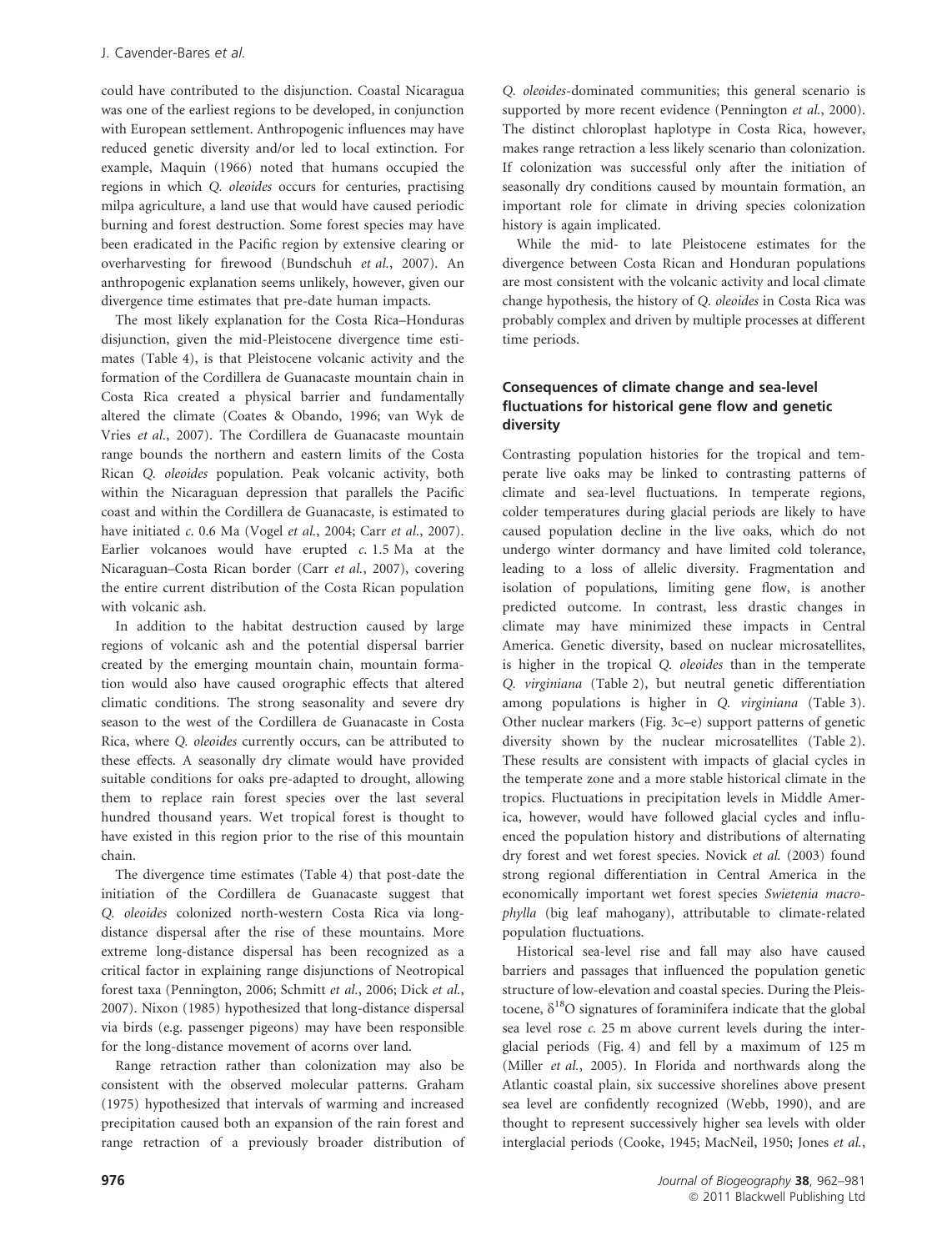1973). Sea-level rise would have created or exacerbated potential barriers to gene flow between peninsular Florida and former barrier islands and across river deltas along coastal regions of the Gulf of Mexico. Simulations of a 25-m sea-level rise (Fig. 4) indicate a larger number of obvious sea-level barriers in the Gulf Coast of the USA than in coastal Middle America. In the south-eastern USA, sea-level rise is a potential cause of the break across the Mississippi River delta and the Apalachicola River, and of multiple barriers in Florida. These are commonly observed discontinuities in many North American plant and animal taxa (Soltis et al., 2006; Jaramillo-Correa et al., 2009). The two potential sea-level barriers on the Gulf Coast of Mexico are in regions where Q. oleoides does not currently occur.

A striking correspondence is apparent between neutral genetic and morphological breaks, several of which correspond to geographic discontinuities attributable to sea-level rise (Fig. 4). In concert, the molecular and morphological data (Fig. 4) indicate that there was sufficient isolation across these barriers for drift and/or selection to dominate over gene flow and cause phenotypic differentiation. Without quantitative genetic analyses in reciprocal common garden experiments, however, we cannot distinguish between these alternatives.

#### CONCLUSIONS

We show an initial split between Q. virginiana and Q. oleoides (possibly during the early Pleistocene) accompanied by significant differences in freezing tolerance and climate adaptation that may have prevented significant gene flow between the species. A more recent split between Costa Rica and Honduras is most consistent with Pleistocene volcanic activity initiated c. 0.6 Ma, which gave rise to the Cordillera de Guanacaste, producing orographic effects that would have caused seasonally dry climate conditions suitable for the colonization of Q. oleoides. We find higher genetic diversity but lower genetic differentiation among populations of the tropical species than of the temperate species – effects that may be explained by differential impacts of climatic fluctuations during glacial and interglacial cycles. Sea-level rise is likely to have increased genetic differentiation in Q. virginiana. Several important barriers resulting from sea-level rise appear likely, particularly across the Mississippi River delta, the Apalachicola River and in the Florida peninsula, where morphological and neutral genetic differentiation is strong. We predict other coastal taxa to follow similar patterns across the temperate– tropical regions of North and Middle America.

# ACKNOWLEDGEMENTS

This paper was presented at the conference Niche Evolution held in Zurich on 3–4 July 2009. We thank Christopher Dick, Peter Linder and two anonymous referees for comments and helpful criticisms of the manuscript, and Paul Manos, Michael Donoghue, Kirt Kempter, Guillermo Alvarado and Daniel

Janzen for important insights. Peter Tiffin, Keith Barker and Paul Gugger provided assistance with molecular markers or analysis. Some of the IMa analyses were performed in the Cornell University Computational Biology Service Unit. J.C.B. thanks Jeff Klemens for help on a collection trip through the western zone of Nicaragua, where we verified the absence of Q. oleoides, and Ed Hall for collection assistance in Honduras. The project was funded by grants from the University of Minnesota and by the National Science Foundation IOS: 0843665 to J.C.B.

#### **REFERENCES**

- Aide, T.M. & Rivera, E. (1998) Geographic patterns of genetic diversity in Poulsenia armata (Moraceae): implications for the theory of Pleistocene refugia and the importance of riparian forest. Journal of Biogeography, 25, 695–705.
- Alvarado, G.E., Dengo, C., Martens, E., Bundschuh, J., Aguilar, T. & Bonis, S.B. (2007) Stratigraphy and geologic history. Central America: geology, resources and hazards (ed. by J. Bundschuh and G.E. Alvarado), pp. 345–394. Taylor and Francis Group, Philadelphia, PA.
- Appel, D.N. (1995) The oak wilt enigma: perspectives from the Texas epidemic. Annual Review of Phytopathology, 33, 103– 118.
- Azaiez, A., Bouchard, É.F., Jean, M. & Belzile, F. (2006) Length, orientation, and plant host influence the mutation frequency in microsatellites. Genome, 49, 1366–1373.
- Baum, D.A., Sytsma, K.J. & Hoch, P.C. (1994) A phylogenetic analysis of Epilobium (Onagraceae) based on nuclear ribosomal DNA sequences. Systematic Botany, 19, 363–388.
- Boucher, D.H. (1981) Seed predation by mammals and forest dominance by Quercus oleoides, a tropical lowland oak. Oecologia, 49, 409–414.
- Boucher, D.H. (1983) Quercus oleoides (Roble Encino, Oak). Costa Rican natural history (ed. by D.H. Janzen), pp. 319– 322. The University of Chicago Press, Chicago, IL.
- Bundschuh, J., Winograd, M., Day, M. & Alvarado, G. (2007) Geographical, social, economic, and environmental framework and developments. Central America: geology, resources and hazards (ed. by J. Bundschuh and G. Alvarado), pp. 1–52. Taylor & Francis, New York.
- Burke, M., Gusta, L., Quamme, H., Weiser, C. & Li, P. (1976) Freezing injury in plants. Annual Review of Plant Physiology, 27, 507–528.
- Carnaval, A.C., Hickerson, M.J., Haddad, C.F.B., Rodrigues, M.T. & Moritz, C. (2009) Stability predicts genetic diversity in the Brazilian Atlantic forest hotspot. Science, 323, 785–789.
- Carr, M.J., Saginor, I., Alvarado, G.E., Bolge, L.L., Lindsay, F.N., Milidakis, K., Turrin, B.D., Feigenson, M.D. & Swisher, C.C., III (2007) Element fluxes from the volcanic front of Nicaragua and Costa Rica. Geochemistry, Geophysics, Geosystems, 8, 1–22.
- Castoe, T.A., Daza, J.M., Smith, E.N., Sasa, M.M., Kuch, U., Campbell, J.A., Chippindale, P.T. & Parkinson, C.L. (2009)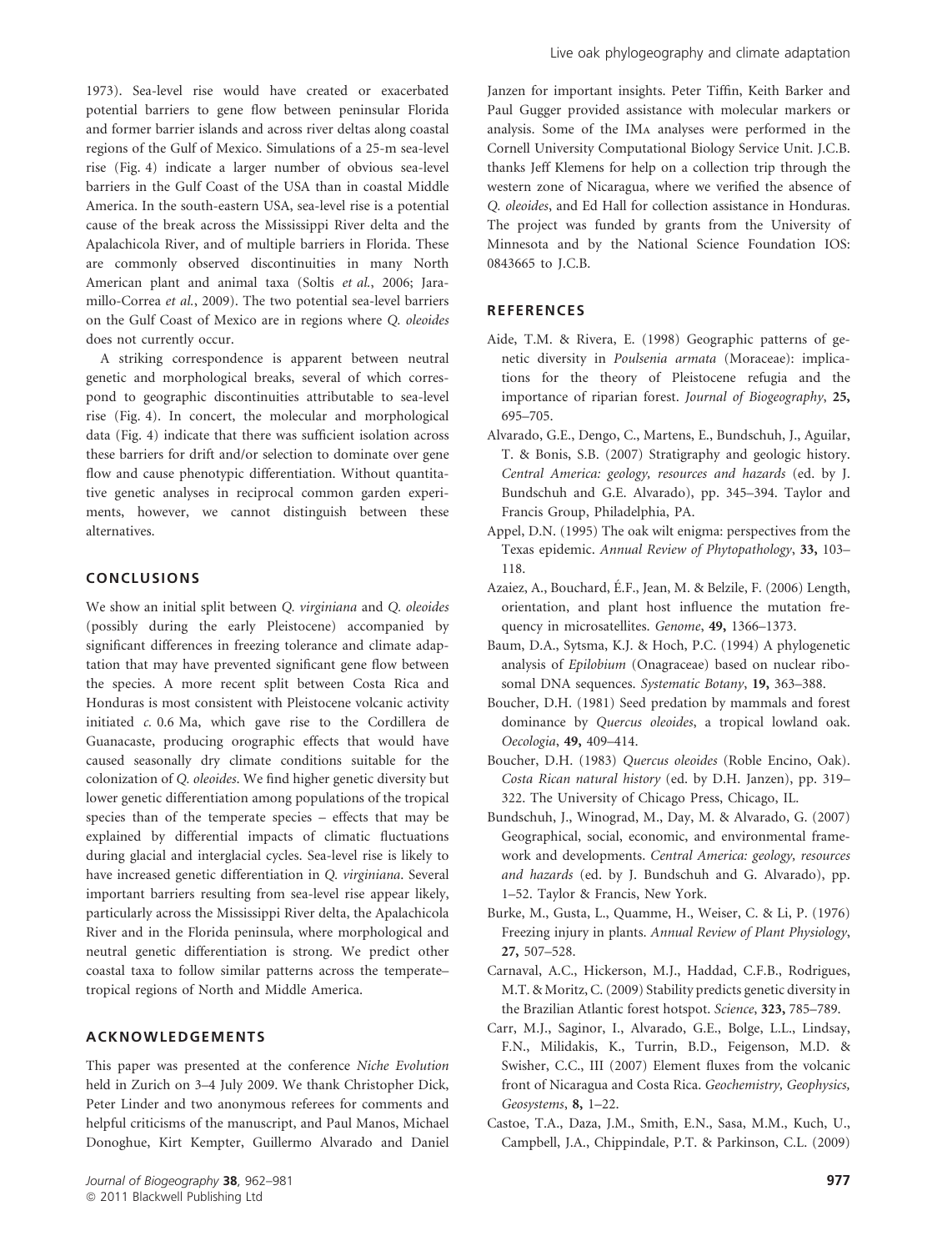Comparative phylogeography of pitvipers suggests a consensus of ancient Middle American highland biogeography. Journal of Biogeography, 36, 88–103.

- Cavender-Bares, J. (2005) Impacts of freezing on long-distance transport in woody plants. Vascular transport in plants (ed. by N.M. Holbrook and M. Zwieniecki), pp. 401–424. Elsevier Inc., Oxford.
- Cavender-Bares, J. (2007) Chilling and freezing stress in live oaks (Quercus section Virentes): intra- and interspecific variation in PS II sensitivity corresponds to latitude of origin. Photosynthesis Research, 94, 437–453.
- Cavender-Bares, J. & Holbrook, N.M. (2001) Hydraulic properties and freezing-induced cavitation in sympatric evergreen and deciduous oaks with contrasting habitats. Plant Cell and Environment, 24, 1243–1256.
- Cavender-Bares, J. & Pahlich, A. (2009) Molecular, morphological and ecological niche differentiation of sympatric sister oak species, Quercus virginiana and Q. geminata (Fagaceae). American Journal of Botany, 96, 1690–1702.
- Cavender-Bares, J., Ackerly, D.D., Baum, D.A. & Bazzaz, F.A. (2004) Phylogenetic overdispersion in Floridian oak communities. The American Naturalist, 163, 823–843.
- Cavender-Bares, J., Cortes, P., Rambal, S., Joffre, R., Miles, B. & Rocheteau, A. (2005) Summer and winter sensitivity of leaves and xylem to minimum freezing temperatures: a comparison of co-occurring Mediterranean oaks that differ in leaf lifespan. New Phytologist, 168, 597–612.
- Clement, M., Posada, D. & Crandall, K. (2000) TCS: a computer program to estimate gene genealogies. Molecular Ecology, 9, 1657–1660.
- Coates, A.G. & Obando, J.A. (1996) The geologic evolution of the Central American isthmus. Evolution and environment in tropical America (ed. by J.B.C. Jackson, A.F. Budd and A.G. Coates), pp. 21–56. University of Chicago Press, Chicago, IL.
- Coleman, A. & Mai, J. (1997) Ribosomal DNA ITS-1 and ITS-2 sequence comparisons as a tool for predicting genetic relatedness. Journal of Molecular Evolution, 45, 168–177.
- Cooke, C.W. (1945) Geology of Florida. Florida Geological Survey Bulletin, 29, 1–339.
- Demesure, B., Comps, B. & Petit, R.J. (1996) Chloroplast DNA phylogeography of the common beech (Fagus sylvatica L.) in Europe. Evolution, 50, 2515–2520.
- Dick, C.W., Abdul-Salim, K. & Bermingham, E. (2003) Molecular systematic analysis reveals cryptic Tertiary diversification of a widespread tropical rain forest tree. The American Naturalist, 162, 691–703.
- Dick, C.W., Bermingham, E., Lemes, M.R. & Gribel, R. (2007) Extreme long-distance dispersal of the lowland tropical rainforest tree Ceiba pentandra L. (Malvaceae) in Africa and the Neotropics. Molecular Ecology, 16, 3039–3049.
- Donoghue, M.J. (2008) A phylogenetic perspective on the distribution of plant diversity. Proceedings of the National Academy of Sciences USA, 105, 11549–11555.
- Dumolin, S., Demesure, B. & Petit, R.J. (1995) Inheritance of chloroplast and mitochondrial genomes in pedunculate oak

investigated with an efficient PCR method. Theoretical and Applied Genetics, 91, 1253–1256.

- Evanno, G., Regnaut, S. & Goudet, J. (2005) Detecting the number of clusters of individuals using the software structure: a simulation study. Molecular Ecology, 14, 2611–2620.
- Excoffier, L., Laval, G. & Schneider, S. (2005) Arlequin ver. 3.0: an integrated software package for population genetics data analysis. Evolutionary Bioinformatics Online, 1, 47–50.
- Farr, T.G., Rosen, P.A., Caro, E., Crippen, R., Duren, R., Hensley, S., Kobrick, M., Paller, M., Rodriguez, E., Roth, L., Seal, D., Shaffer, S., Shimada, J., Umland, J., Werner, M., Oskin, M., Burbank, D. & Alsdorf, D. (2007) The Shuttle Radar Topography Mission. Reviews of Geophysics, 45, RG2004. Available at: http://dds.cr.usgs.gov/srtm/.
- Fernald, M.L. (1931) Specific segregations and identities in some floras of eastern North America and the Old World. Rhodora, 33, 25–63.
- Franklin, J. & Debell, D. (1988) Thirty-six years of tree population change in an old-growth Pseudotsuga–Tsuga forest. Canadian Journal of Forest Research, 18, 633–639.
- González-Rodríguez, A., Bain, J.F., Golden, J.L. & Oyama, K. (2004) Chloroplast DNA variation in the Quercus affinis– Q. laurina complex in Mexico: geographical structure and associations with nuclear and morphological variation. Molecular Ecology, 13, 3467–3476.
- Graham, A. (1975) Late Cenozoic evolution of tropical lowland vegetation in Veracruz, Mexico. Evolution, 29, 723–735.
- Graham, A. (1999a) Late Cretaceous and Cenozoic history of North American vegetation north of Mexico. Oxford University Press, New York.
- Graham, A. (1999b) The Tertiary history of the northern temperate element in the northern Latin American biota. American Journal of Botany, 86, 32–38.
- Guy, C.L. (2003) Freezing tolerance of plants: current understanding and selected emerging concepts. Canadian Journal of Botany–Revue Canadienne de Botanique, 81, 1216–1223.
- Hewitt, G. (2000) The genetic legacy of the Quaternary ice ages. Nature, 405, 907–913.
- Hewitt, G.M. (1996) Some genetic consequences of ice ages, and their role in divergence and speciation. Biological Journal of the Linnean Society, 58, 247–276.
- Hewitt, G.M. (2004) Genetic consequences of climatic oscillations in the Quaternary. Philosophical Transactions of the Royal Society B: Biological Sciences, 359, 183–195.
- Hey, J. & Nielsen, R. (2007) Integration within the Felsenstein equation for improved Markov chain Monte Carlo methods in population genetics. Proceedings of the National Academy of Sciences USA, 104, 2785–2790.
- Hijmans, R.J., Cameron, S.E., Parra, J.L., Jones, P.G. & Jarvis, A. (2005) Very high resolution interpolated climate surfaces for global land areas. International Journal of Climatology, 25, 1965–1978.
- Hoernle, K., Abt, D.L., Fischer, K.M., Nichols, H., Hauff, F., Abers, G.A., Bogaard, P.V.D., Heydolph, K., Alvarado, G.,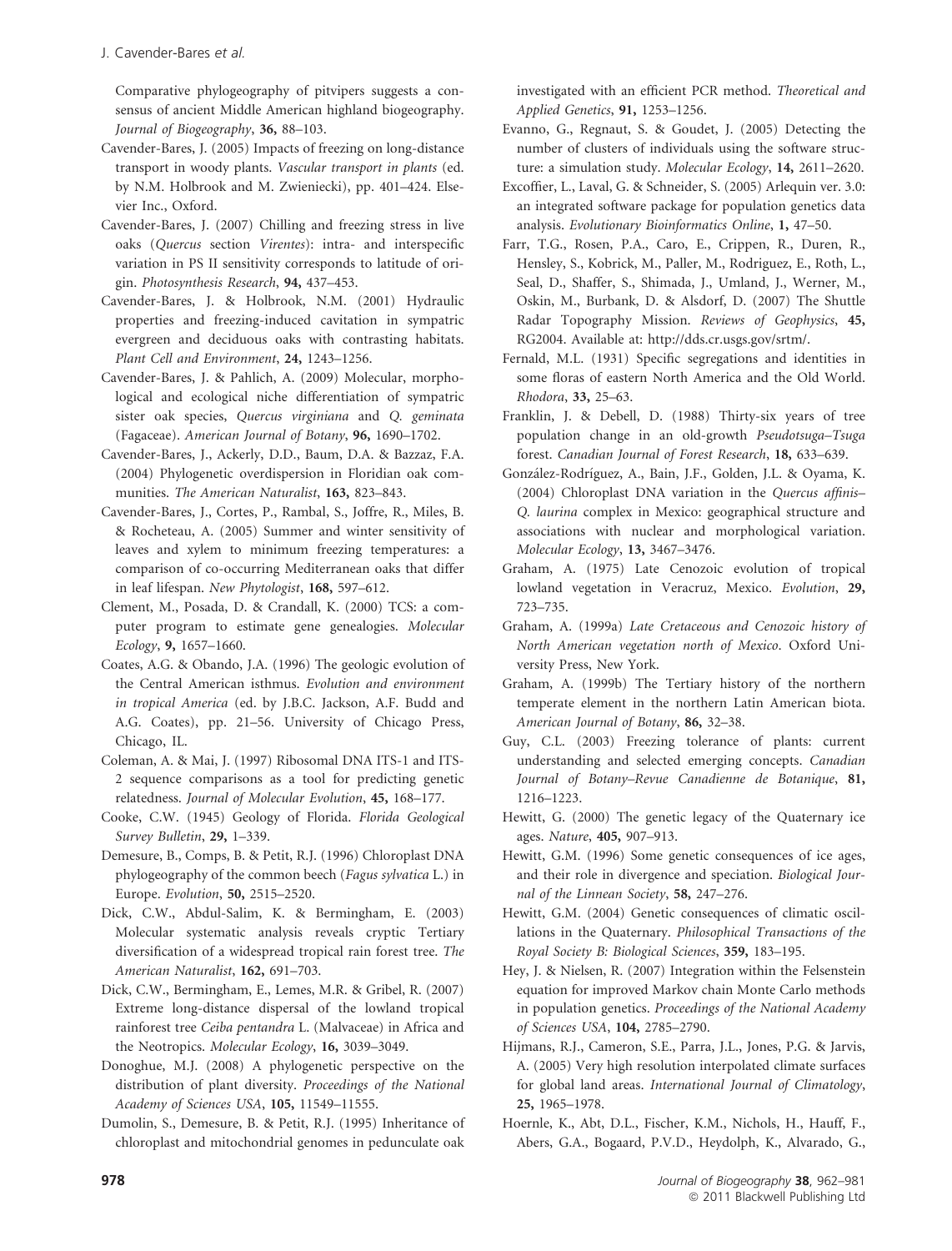Protti, M. & Strauch, W. (2008) Arc-parallel flow in the mantle wedge beneath Costa Rica and Nicaragua. Nature, 45, 1094–1098.

- Hoey, M.T. & Parks, C.R. (1991) Isozyme divergence between eastern Asian, North American, and Turkish species of Liquidambar (Hamamelidaceae). American Journal of Botany, 78, 938–947.
- Hoey, M.T. & Parks, C.R. (1994) Genetic divergence in Liquidambar styraciflua, L. formosana, and L. acalycina (Hamamelidaceae). Systematic Botany, 19, 308–316.
- Howarth, D.G. & Baum, D.A. (2002) Phylogenetic utility of a nuclear intron from nitrate reductase for the study of closely related plant species. Molecular Phylogenetics and Evolution, 23, 525–528.
- Iwata, H. & Ukai, Y. (2002) SHAPE: a computer program package for quantitative evaluation of biological shapes based on elliptic Fourier descriptors. Journal of Heredity, 93, 384–385.
- Janzen, D.H. (1983) Costa Rican natural history. The University of Chicago Press, Chicago, IL.
- Jaramillo-Correa, J.P., Beaulieu, J., Khasa, D.P. & Bousquet, J. (2009) Inferring the past from the present phylogeographic structure of North American forest trees: seeing the forest for the genes. Canadian Journal of Forest Resources, 39, 286– 307.
- Jones, J.I., Ring, R.E., Rinkel, M.O. & Smith, R.E. (1973) A summary of knowledge of the eastern Gulf of Mexico. State University System of Florida Institute of Oceanography, St Petersburg, FL.
- Jukes, T.H. & Cantor, C.R. (1969) Evolution of protein molecules. Mammalian protein metabolism (ed. by H.N. Munro), pp. 21–123. Academic Press, New York.
- Kampfer, S., Lexer, C., Glossl, J. & Steinkellner, H. (1998) Characterization of  $(GA)_n$  microsatellite loci from Quercus robur. Hereditas, 129, 183–186.
- Kissing, L. & Powers, J. (2010) Coarse woody debris stocks as a function of forest type and stand age in Costa Rican tropical dry forest: long-lasting legacies of previous land use. Journal of Tropical Ecology, 26, 467–471.
- Klemens, J., Deacon, N. & Cavender-Bares, J. (2010) Limits to pasture recolonization in a fragmented tropical dry forest: a case study of the tropical live oak Quercus oleoides with implications for restoration. Tropical dry forests (ed. by R. Dirzo, H.A. Mooney and G. Ceballos), pp. 179–191. Island Press, Washington, DC.
- Körner, C. & Larcher, W. (1988) Plant life in cold climates. Plants and temperature (ed. by S.P. Long and F.I. Woodward), pp. 25–57. Society of Experimental Biology, Cambridge.
- Kurz, H. & Godfrey, R.K. (1962) Trees of northern Florida. University of Florida, Gainesville.
- Lande, R., Engen, S. & Saether, B.-E. (2003) Stochastic population dynamics in ecology and conservation. Oxford University Press, Oxford.
- Lehman, F. (2007) OmniGlyph 5.2. Holophase Incorporated, Davie, FL. Available at: http://www.holophase.com.
- Librado, P. & Rozas, J. (2009) DnaSP v5: a software for comprehensive analysis of DNA polymorphism data. Bioinformatics, 25, 1451–1452.
- Loftis, D.L. & McGee, C.E. (eds) (1992) Oak regeneration: serious problems, practical recommendations. Symposium proceedings; Knoxville, Tennessee; 8–10 September 1992. Sponsored by USDA, Forest Service, Southeastern Experiment Station. Presented by the Center for Oak Studies, University of Tennessee, Knoxville, TN. General Technical Report SE-84, Asheville, NC. Available at: http:// www.srs.fs.usda.gov/pubs/gtr/gtr\_se084.pdf.
- MacNeil, F.S. (1950) Pleistocene shorelines in Florida and Georgia. Geological Survey Professional Papers (US), 221-F, 95–107.
- Manni, F., Guerard, E. & Heyer, E. (2004) Geographic patterns of (genetic, morphologic, linguistic) variation: how barriers can be detected by using Monmonier's algorithm. Human Biology, 76, 173–190.
- Manos, P.S., Doyle, J.J. & Nixon, K.C. (1999) Phylogeny, biogeography, and processes of molecular differentiation in Quercus subgenus Quercus (Fagaceae). Molecular Phylogenetics and Evolution, 12, 333–349.
- Maquin, M.M. (1966) Notas fitogeograficas sobre el Quercus oleoides Cham. y Schlecht. Turrialba, 16, 57–66.
- Marriage, T., Hudman, S., Mort, M., Orive, M., Shaw, R. & Kelly, J. (2009) Direct estimation of the mutation rate at dinucleotide microsatellite loci in Arabidopsis thaliana (Brassicaceae). Heredity, 103, 310–317.
- Martin, P.S. & Harrell, B.E. (1957) The Pleistocene history of temperate biotas in Mexico and eastern United States. Ecology, 38, 468–480.
- McLachlan, J.S., Clark, J.S. & Manos, P.S. (2005) Molecular indicators of tree migration capacity under rapid climate change. Ecology, 86, 2088–2098.
- McVaugh, R. (1943) The vegetation of the granitic flat-rocks of southeastern United States. Ecological Monographs, 13, 120– 166.
- Miller, K.G., Kominz, M.A., Browning, J.V., Wright, J.D., Mountain, G.S., Katz, M.E., Sugarman, P.J., Cramer, B.S., Christie-Blick, N. & Pekar, S.F. (2005) The Phanerozoic record of global sea-level change. Science, 310, 1293–1298.
- Miranda, F. & Sharp, A.J. (1950) Characteristics of the vegetation in certain temperate regions of eastern Mexico. Ecology, 31, 313–333.
- Morris, A.B., Ickert, S.M., Brunson, B.D., Soltis, D.E. & Soltis, P.S. (2008) Phylogeographical structure and temporal complexity in American sweetgum (Liquidambar styraciflua; Altingiaceae). Molecular Ecology, 17, 3889–3900.
- Muller, C.H. (1961) The live oaks of the series Virentes. American Midland Naturalist, 65, 17–39.
- Naciri, Y., Caetano, S., Pennington, R.T., Prado, D. & Spichiger, R. (2006) Population genetics and inference of ecosystem history: an example using two neotropical seasonally dry forest species. Neotropical savannas and seasonally dry forests: plant diversity, biogeography, and conservation (ed. by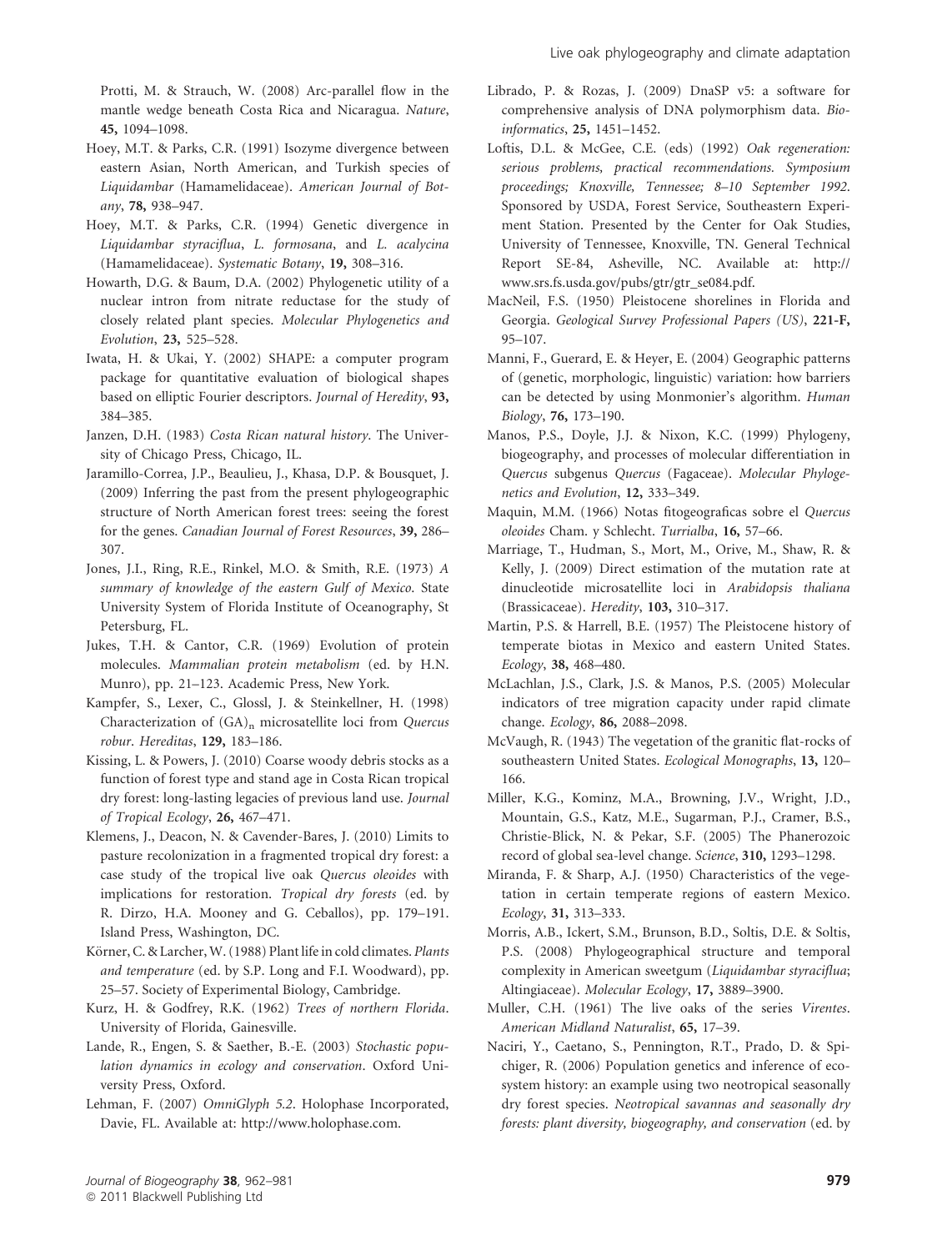R.T. Pennington, G.P. Lews and J.A. Ratter), pp. 417–432. Taylor & Francis, London.

- Nixon, K.C. (1985) A biosystematic study of Quercus series Virentes (the live oaks) with phylogenetic analyses of Fagales, Fagaceae and Quercus. PhD Thesis, University of Texas, Austin, TX.
- Nixon, K.C. & Muller, C.H. (1997) Quercus Linnaeus sect. Quercus white oaks. Flora of North America north of Mexico (ed. by the F.O.N.A.E. Committee), pp. 436–506. Oxford University Press, New York.
- Novick, R.R., Dick, C.W., Lemes, M.R., Navarro, C., Caccone, A. & Bermingham, E. (2003) Genetic structure of Mesoamerican populations of big-leaf mahogany (Swietenia macrophylla) inferred from microsatellite analysis. Molecular Ecology, 12, 2885–2893.
- Peakall, R. & Smouse, P.E. (2006) GENALEX 6: Genetic analysis in Excel. Population genetic software for teaching and research. Molecular Ecology Notes, 6, 288–295.
- Pearse, I.S. & Hipp, A.L. (2009) Phylogenetic and trait similarity to a native species predict herbivory on non-native oaks. Proceedings of the National Academy of Sciences USA, 106, 18097–18102.
- Pennington, R.T. (2006) Neotropical savannas and seasonally dry forests: plant diversity, biogeography, and conservation. CRC Press, Taylor & Francis Group, New York.
- Pennington, R.T., Prado, D.E. & Pendry, C.A. (2000) Neotropical seasonally dry forests and Quaternary vegetation changes. Journal of Biogeography, 27, 261–273.
- Petit, R.J., Latouche-Halle, C., Pemonge, M.H. & Kremer, A. (2002) Chloroplast DNA variation of oaks in France and the influence of forest fragmentation on genetic diversity. Forest Ecology and Management, 156, 115–129.
- Petit, R.J., Hu, F.S. & Dick, C.W. (2008) Forests of the past: a window to future changes. Science, 320, 1450–1452.
- Phillips, S.J. (2006) Maximum entropy modeling of species geographic distributions. Ecological Modeling, 190, 231– 259.
- Powers, J.S., Becknell, J.M., Irving, J. & Pérez-Aviles, D. (2009) Diversity and structure of regenerating tropical dry forests in Costa Rica: geographic patterns and environmental drivers. Forest Ecology and Management, 258, 959–970.
- Pritchard, J.K., Stephens, M. & Donnelly, P. (2000) Inference of population structure using multilocus genotype data. Genetics, 155, 945–959.
- Putz, F.E., Archibald, R.M. & Parker, G.G. (1984) Mechanical abrasion and intercrown spacing. American Midland Naturalist, 112, 24–28.
- Schmitt, T., Hewitt, G.M. & Muller, P. (2006) Disjunct distributions during glacial and interglacial periods in mountain butterflies: Erebia epiphron as an example. Journal of Evolutionary Biology, 19, 108–113.
- Schreiber, U., Bilger, W. & Neubauer, C. (1994) Chlorophyll fluorescence as a noninvasive indicator for rapid assessment of in vivo photosynthesis. Ecophysiology of photosynthesis

(ed. by E.D. Schulze and M.M. Caldwell), pp. 49–70. Springer-Verlag, Berlin.

- Slatkin, M. (1993) Isolation by distance in equilibrium and nonequilibrium populations. Evolution, 47, 264–279.
- Slatkin, M. (1995) A measure of population subdivision based on microsatellite allele frequencies. Genetics, 139, 457– 462.
- Soltis, D., Morris, A., McLachlan, J.S., Manos, P.S. & Soltis, P.S. (2006) Comparative phylogeography of unglaciated eastern North America. Molecular Ecology, 15, 4261–4293.
- Spector, T. & Putz, F.E. (2006) Crown retreat of open-grown southern live oaks (Quercus virginiana) due to canopy encroachment in Florida, USA. Forest Ecology and Management, 228, 168–176.
- Spellman, G.M. & Klicka, J. (2006) Testing hypotheses of Pleistocene population history using coalescent simulations: phylogeography of the pygmy nuthatch (Sitta pygmaea). Proceedings of the Royal Society B: Biological Sciences, 273, 3057–3063.
- Steinkellner, H., Lexer, C., Turetschek, E. & Glossl, J. (1997) Conservation of  $(GA)$ <sub>n</sub> microsatellite loci between Quercus species. Molecular Ecology, 6, 1189-1194.
- Thuillet, A.-C., Bru, D., David, J., Roumet, P., Santoni, S., Sourdille, P. & Bataillon, T. (2002) Direct estimation of mutation rate for 10 microsatellite loci in durum wheat, Triticum turgidum (L.) Thell. ssp durum desf. Molecular Biology and Evolution, 19, 122–125.
- Tyree, M.T. & Cochard, H. (1996) Summer and winter embolism in oak: impact on water relations. Annales des Sciences Forestieres, 53, 173–180.
- Vogel, T.A., Patino, L.C., Alvarado, G.E. & Gans, P.B. (2004) Silicic ignimbrites within the Costa Rican volcanic front: evidence for the formation of continental crust. Earth and Planetary Science Letters, 226, 149–159.
- Webb, S.D. (1990) Historical biogeography. Ecosystems of Florida (ed. by R.L. Myers and J.J. Ewel), pp. 70–100. University of Central Florida Press, Orlando, FL.
- Wen, J. & Shi, S.H. (1999) A phylogenetic and biogeographic study of Hamamelis (Hamamelidaceae), an eastern Asian and eastern North American disjunct genus. Biochemical Systematics and Ecology, 27, 55–66.
- Wiens, J.J. (2004) Speciation and ecology revisited: phylogenetic niche conservatism and the origin of species. Evolution, 58, 193–197.
- Wiens, J.J., Graham, C.H., Moen, D.S., Smith, S.A. & Reeder, T.W. (2006) Evolutionary and ecological causes of the latitudinal diversity gradient in hylid frogs: treefrog trees unearth the roots of high tropical diversity. The American Naturalist, 168, 579–596.
- Woerner, A.E., Cox, M.P. & Hammer, M.F. (2007) Recombination-filtered genomic datasets by information maximization. Bioinformatics, 23, 1851–1853.
- Wood, V.S. (1981) Live oaking: southern timber for tall ships. Naval Institute Press, Annapolis, MD.